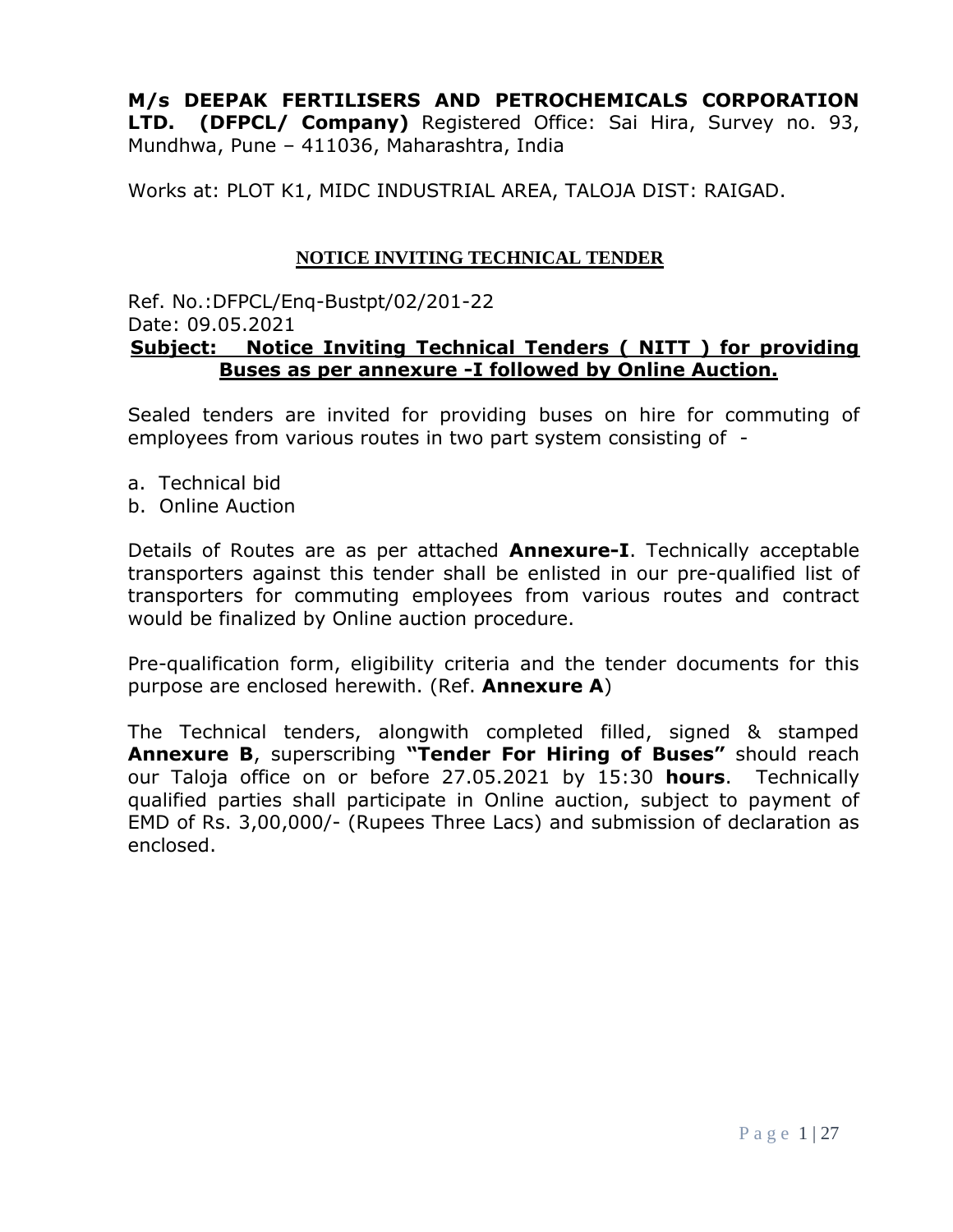### **E. Auction:**

After submission of Stage I bid documents and online price bid E auction will be conducted. The E auction will be governed by the Business Rules for Auction as per enclosed pages in Stage I bidding.

Technically acceptable Tenderers against the tender can only participate in further process.

The Tenderers who do not fulfill all or any of the conditions laid down in the tender document are liable to be ignored at the sole discretion of DFPCL. DFPCL also reserves the right to reject any/all the offers without assigning any reason thereof.

Thanking you,

Yours faithfully, For Deepak Fertilisers and Petrochemicals Corpn. Ltd

(……………………..)

Srikanta Behera GM (Commercial)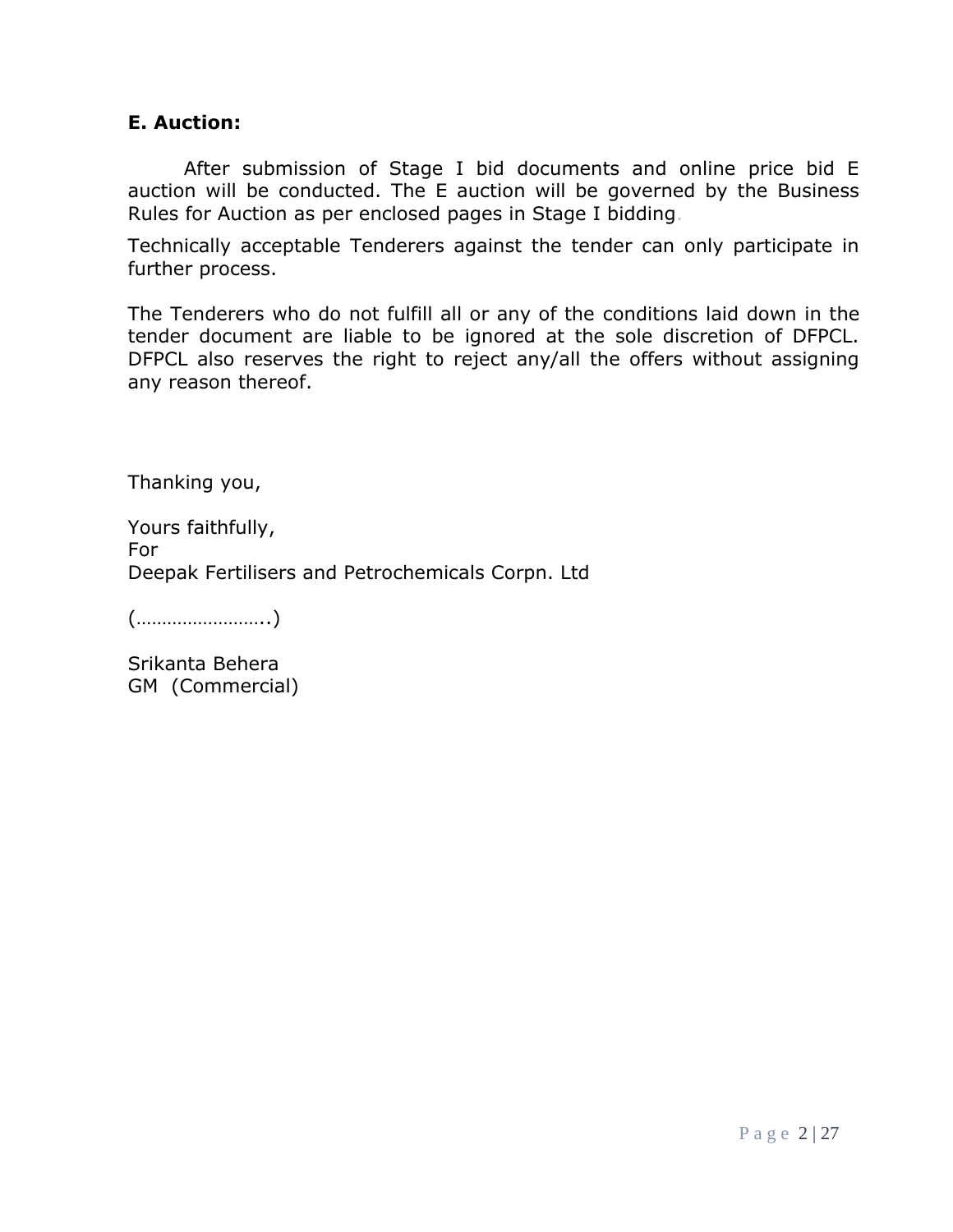**DEEPAK FERTRILISERS & PETROCHEMICALS CORPORATION LIMITED** 

**(DFPCL/ Company)** Registered Office: Sai Hira, Survey no. 93, Mundhwa, Pune – 411036, Maharashtra, India

Works at: PLOT K1, MIDC INDUSTRIAL AREA, TALOJA DIST: RAIGAD.

**Tender No:** DFPCL/Enq-Bustpt/01/2021-22 Date: 09.05.2021.

# **Technical Tender For providing Buses As Per Annexure-I**

| 1. Closing date & time<br>$\sim$ 100 $\sim$ | 27.05.2021 at 15:30 Hours                                                   |
|---------------------------------------------|-----------------------------------------------------------------------------|
| 2. Tenders to be submitted to :             | GM (Commercial)<br>Deepak Fertilisers And<br>Petrochemicals Corpn. Limited. |

3. **Place of receipt and opening of bids**: Plot K-1 MIDC Taloja Industrial Area, Taloja, District Raigad

Bids received after the closing date and time will not be considered. DFPCL will, in no way be responsible for the bids/offers received late for whatsoever reasons.

However, in case of any help / clarification regarding this tender document, you may contact any one of the following officials:

| Name- Nilesh Lute                                                        | Name - Ravindra Bhat            |
|--------------------------------------------------------------------------|---------------------------------|
| Designation- Sr. Manager - Purchase   Designation- DGM (Security & Tpt.) |                                 |
| Contact No. - 022-50684117                                               | Contact No. - 022-50684061      |
| Email - nilesh.lute@dfpcl.com                                            | Email- Ravindra.bhati@dfpcl.com |
|                                                                          |                                 |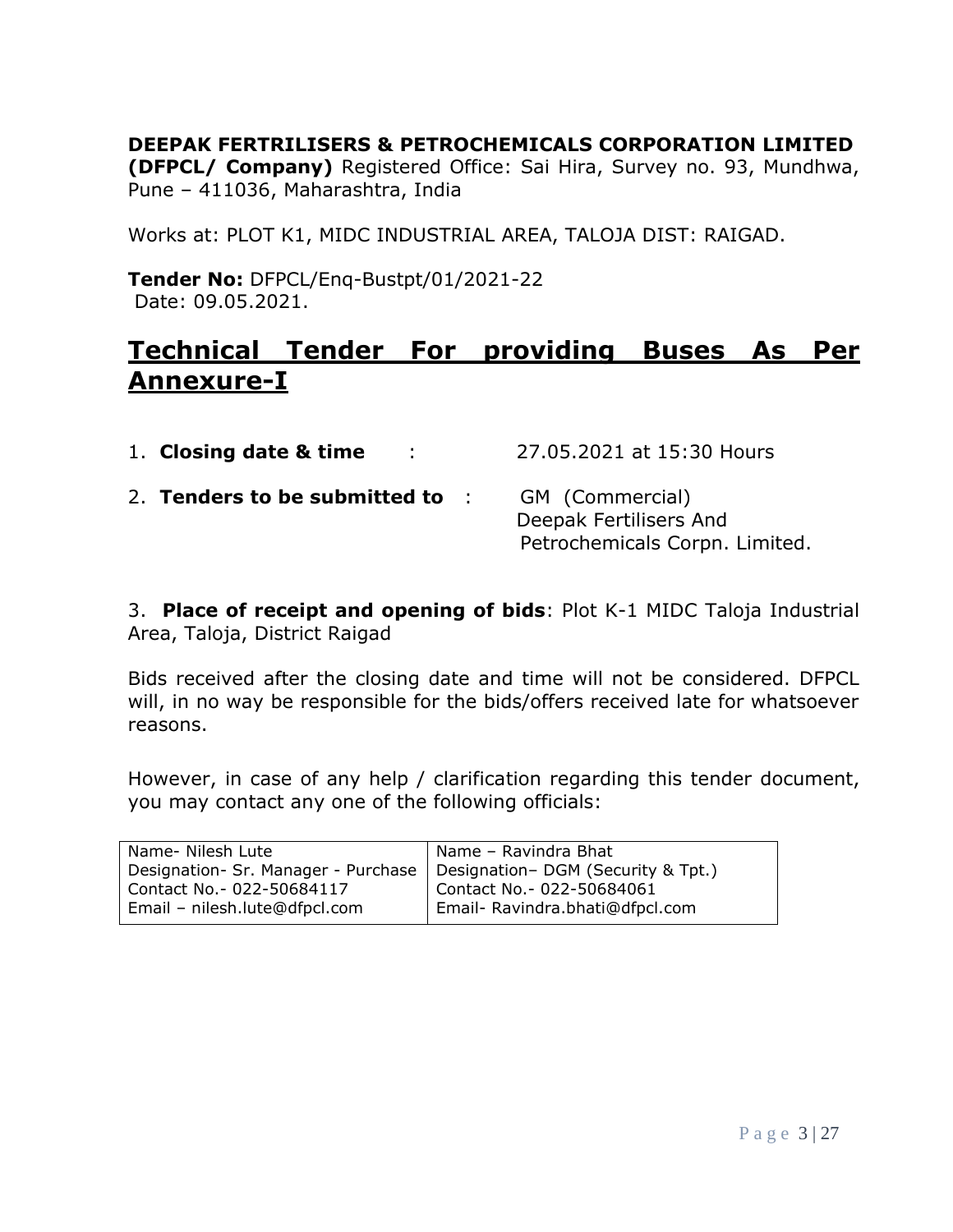### 4. **Scope of Work**:

4.1 Technical Tenders are invited from parties of repute for providing Ready Built **buses** on hire as per Annexure -I , with driver & cleaner for round the clock duty without any Holiday as per schedule specified by Job Coordinator, at DFPCL Taloja (Dist Raigad – Maharashtra.) for a period of 3 (three) years extendable for one year on same rates, terms and conditions at the discretion of the Management on production of certification of roadworthiness of the vehicles by RTO.

#### 4.2

The transporter(s) **will be required to supply Brand new roadworthy buses having safety norms prescribed under R.T.O, Motor Vehicles Act and/or any other law/regulations for the time being in force for transportation of the employees/passengers.** The requirement of buses will be regular. Overlap period of 3 months for deputing brand-new vehicles will be provided to vendor(s). Vendor(s) have to quote as per Price Sheet in Annexure " I ".

- 4.3 Assignment of this contract to any third party or replacement of vehicles from third party is strictly prohibited and considered as breach of contract & may lead to imposition of penalty and /or termination of contract. Tenderer/Contractor may use the buses registered on the name of third party, however the tenderer/contractor will be Completely responsible for the same.
- 4.4 All the buses should have good quality cushion seats providing comfortable space between each other.
- 4.5 No diversions of bus route is permitted during contract period except with written instruction from Job Coordinator or any blockage of routes by local authority/ authorities or due to road/ bridge construction work in progress.

.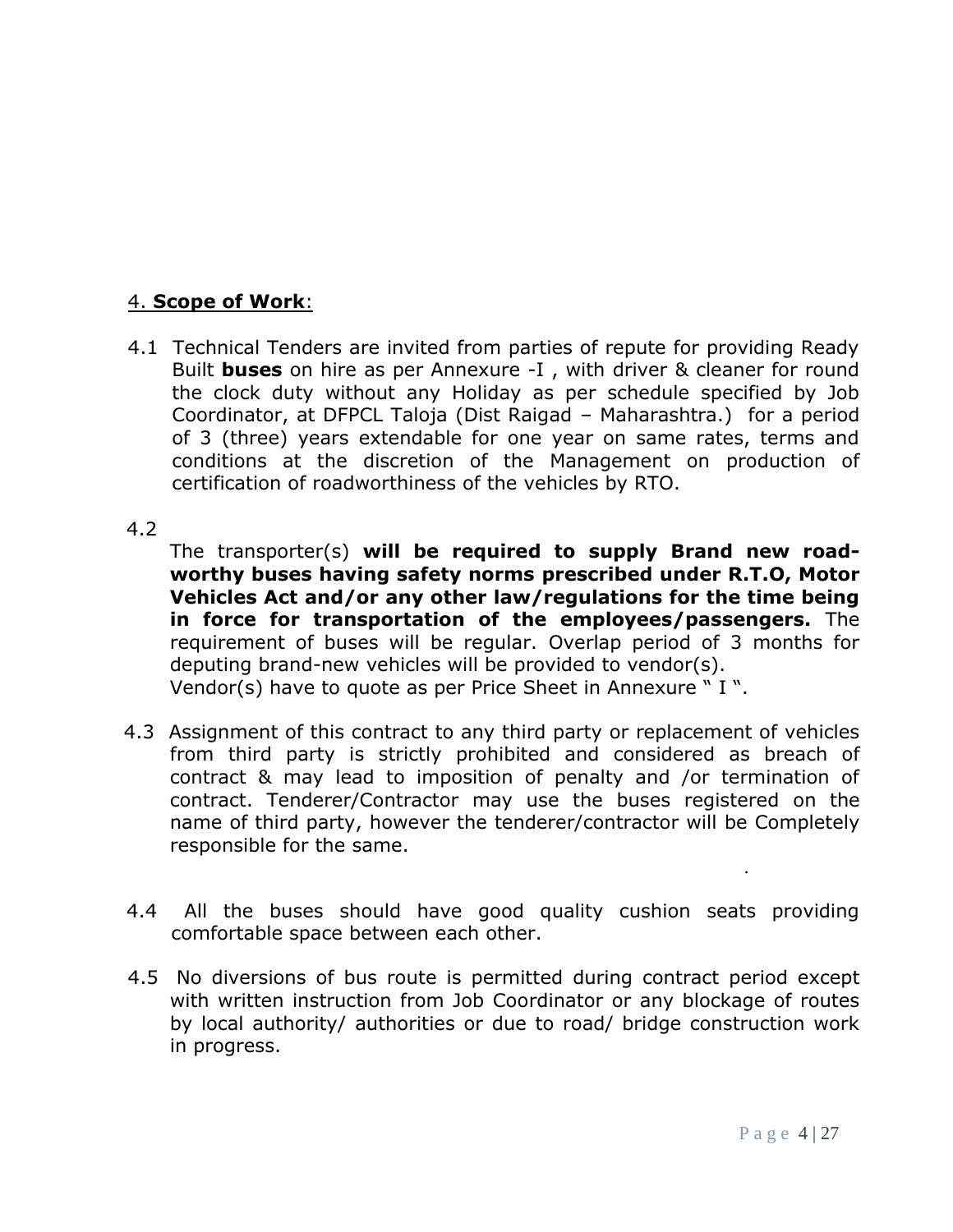- 4.6 Buses should adhere to the time schedule prescribed by DFPCL job Co coordinator. Any delay in reporting late at starting point will be viewed seriously and subsequently penalized. Repeated offences may amount to termination of contract.
- 4.7 In case, any of the bus taken for maintenance, prior intimation to be given to Job coordinator indicating type of work, time taken (if long time, number of days bus not available) and place of workshop. A written permission for the same will be obtained from concerned department with replacement of bus during the said period. The Tenderer for such limited period will be providing separate bus, with same sitting capacity. If the maintenance work takes more than approved days, then Job-Coordinator shall have right to terminate the contract or penalize the contractor/ tenderer.
- 4.8 The rates quoted shall be firm during the entire period of the contract and no escalation, whatsoever, on any account would be considered except on account of increase/decrease in the prices of diesel as per Clause No.1.5 of General terms & conditions.
- 4.9 No Parking charges will be provided extra.

### **5. Duration & validity of contract** :

5.1 The period of contract shall be Three years from the date of commencement of contract.

The period of contract may be extended for one (01) year at same rate and terms & conditions which is at discretion of DFPCL management. However, the company may terminate the contract earlier without any notice if in the opinion of the company the performance of the transporter is not satisfactory.

- 5.2 Either party will have the right to terminate the contract by giving Three months notice without assigning any reason.
- 5.3 Any increase in statutory expenditure such as service tax, toll charges shall be reimbursed at actual on submission of document and acknowledged by the Job-Coordinator.
- **6. Commencement of work**: The transporter(s) shall commence its work within one month from the date of issue of LOI/Contract.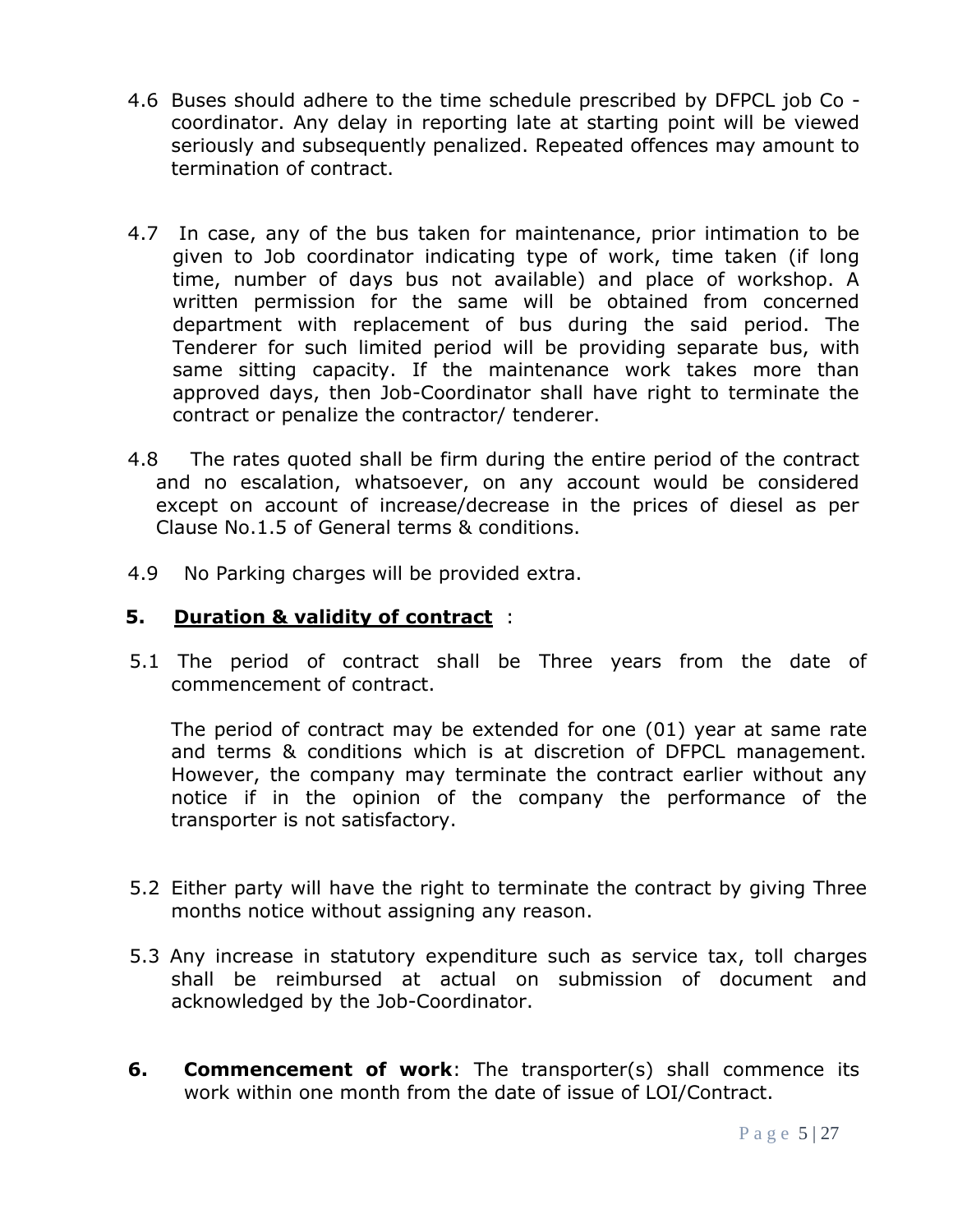**7. Volume of work:** The buses will be used for commuting employees of DFPCL for all the shifts as well as general shift as per **Annexure -I.**

### **8. Payment Mode:**

Payment shall be released by RTGS or NEFT (Electronic Fund Transfer on chargeable basis) with nominal charges per transaction. The transporters shall provide the requisite details of their Bank, Account No., Branch code, Acceptance for release of payment by RTGS or NEFT, by DFPCL.

9. **Conditional Offer**: Conditional offers will not be accepted under any circumstances and will be straightly rejected

# **10. Eligibility Criteria: -**

- (a) Contractors should have performed similar kind of job previously at least for a period of 3 years. Documents viz. Work Orders, **annual turnover**, contracts, appreciation documents in support of the same shall be attached.
- (b) Contractors should have minimum 05 owned vehicles (either 49 seaters or 27seater or 31seater or 17seater). Certified documents in proof of the same should be attached.
- (c) The transporter(s) shall have minimum solvency of Rs. 20,00,000/- (Rupees Twenty Lacs only) and should produce latest certificate issued by Nationalized/Scheduled Bank except Rural/Co-operative Bank, which needs to be enclosed.
- (d) Certificate of Service tax registration should be attached.
- (e) Certificate of P.F registration for their employees should be attached.
- (f) Copy of PAN under Income Tax Act in the name of the Contractor should be attached.
- (g) Transporters if black listed by DFPCL / Other Public Sector Undertakings / Co-operative Sector **OR** Transporters de-listed by the above-referred Organizations in the last two years shall not be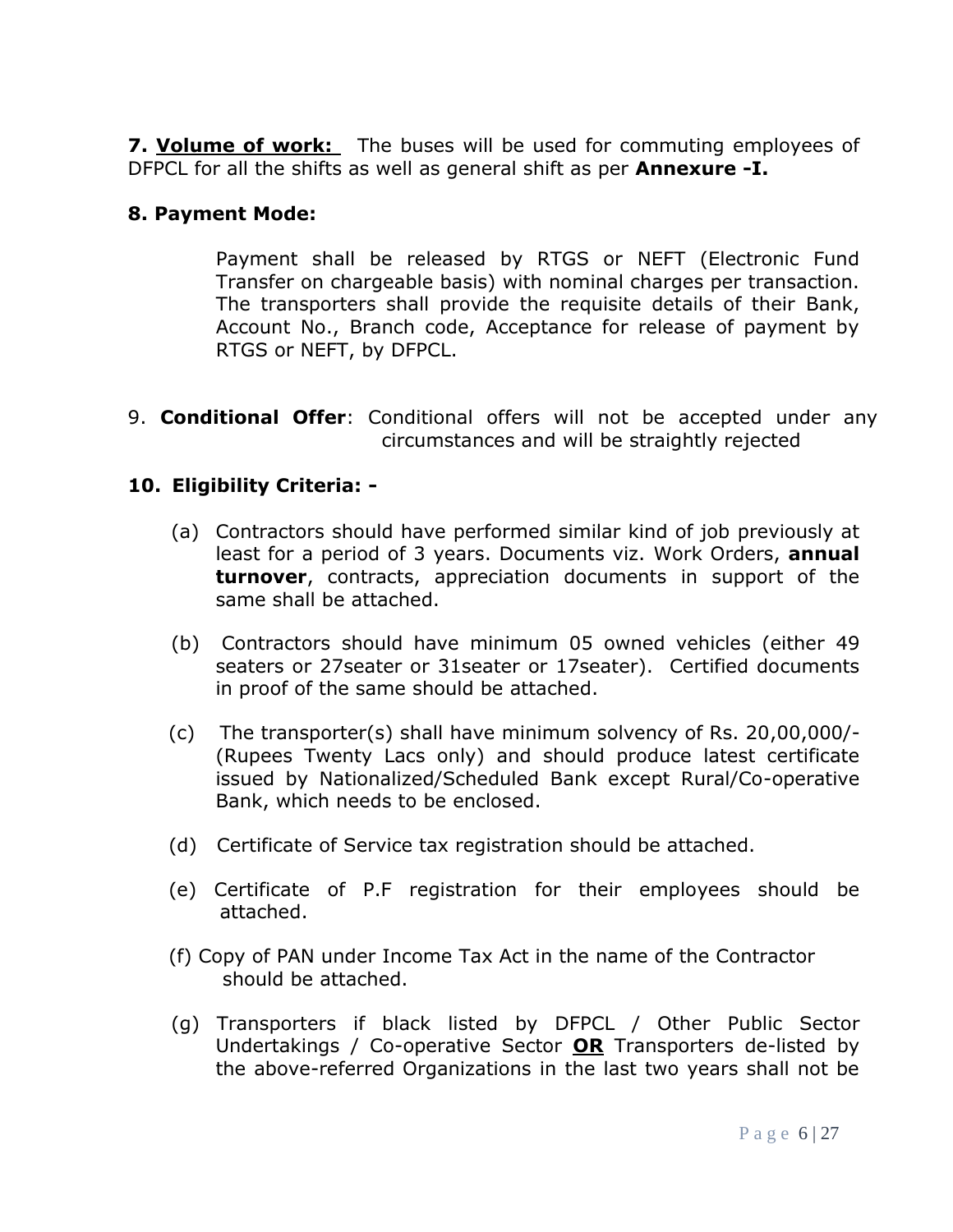### considered. **(Tenderer has to submit an undertaking as per Annexure "B")**

- (h) Only one Company out of Sister concerns under the same management / group/ proprietor/ partners or having any other common criteria shall be considered for pre-qualification. **(Tenderer has to submit an undertaking as per annexure "B") Documentary evidence in support of above to be submitted.**
- (i) The Transporter employees i.e. drivers should have valid license issued by the Regional Transport Office under the Motor Vehicle Act.
- (j) The Contractor should have valid insurance covering the employees of the Contractor and the Company employees.
- (k) Transporter(s) shall also furnish details as per **Annexure-A**, along with supporting documents.
- 11. Technically acceptable Contractors/ transporters against this tender shall also be enlisted in our pre-qualified list of transporters for transporting. Pre-qualification will be valid for a period of three years, which will be at the sole discretion of DFPCL. Pre-qualification is no guarantee for award of contract. Contract will be awarded to the transporters based on the result of the online reverse auction and shall be final.
- 12. Tenderer must satisfy himself completely regarding the terms & conditions, scope of work and working conditions of this tender and get clarification, if any, before submitting the tender.
- 13. Contractor/ Transport shall not refuse to provide any other information, clarifications or documents, if required by DFPCL during currency of the contract.
- 14. Tenderers are advised to read carefully our enclosed terms and conditions before filing up their rates.
- 15. **Contractor is advised to submit all the relevant documents pertaining to the busses and drivers at least one week prior to the commencement of first trip and 01st of every Month for monthly inspection by the Job co Ordinator.**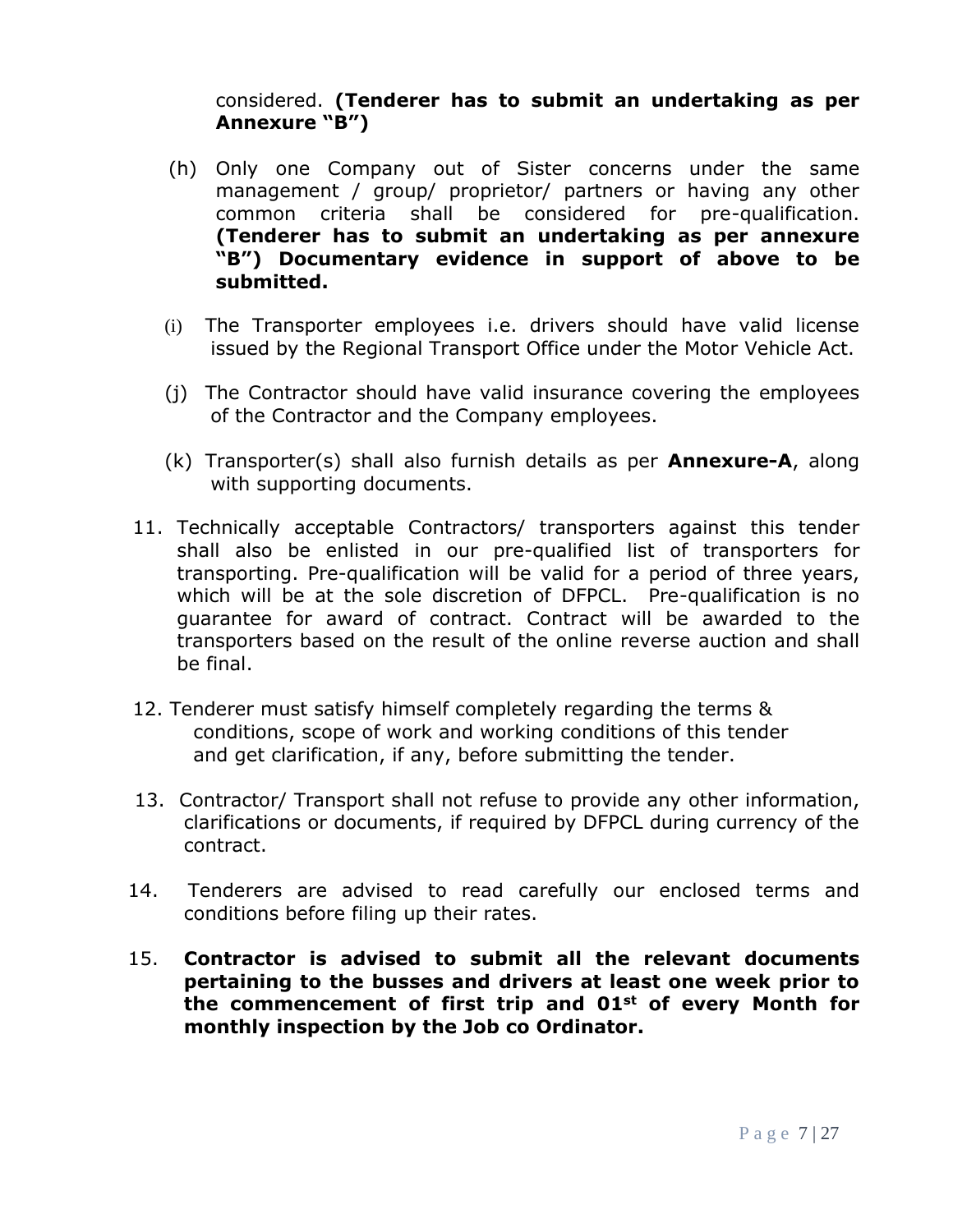### **GENERAL TERMS & CONDITONS FOR COMMUTING EMPLOYEES OF DFPCL**

# 1.1 **SUBMISSION OF TENDERS:**

- 1. No oral, telephonic, telex, fax email or telegraphic tenders or modification thereof will be entertained.
- 2. For submission of tenders, this tender consists of:
	- a) Technical bid
	- b) Commercial bid

The Technical tenders, along with completed filled, signed & stamped Annexure-A & B superscribing **"Tender For Hiring of Buses for Commuting Employees Round The Clock "** should reach our Taloja office on or before **27.05.2021** before **15:30 hours.**

### **Envelope:** To be superscribed **" Tender For Hiring of buses for commuting employees round the clock"**

- a) Signed copies of complete tender documents. Each copy of these documents should be signed by transporters in token of acceptance of our terms and conditions.
- b) Duly completed and signed Annexure-'A' & 'B', along with supportive documents.
- (c) The acceptable and eligible transporter would be informed and allowed to participate in the online reverse auction by virtue of fulfillment of the online auction requirements.
- 1.2 **DECLARATION OF TRANSPORTERS RELATIONS WITH DFPCL EMPLOYEES:** Should a Tenderer/ Transporters have a relation or in the case of a firm, one or more of its partners have a relation or relations employed in DFPCL or in case of company any of its official or relations employed in DFPCL, the authority inviting tenders shall be informed in writing of the fact at the time of submission of the tender. If so, the name, designation, department and Employee Number of such employees be indicated failing which DFPCL may in its sole discretion reject the tender or rescind the contract. If any ex- employee(s) of DFPCL is/are employed, with the transporter(s), name, designation, department and employee number of such employee(s) be indicated and if any ex-employee(s) of DFPCL is/are employed after acceptance of tender, the said particulars shall also be intimated immediately in writing to DFPCL from time to time.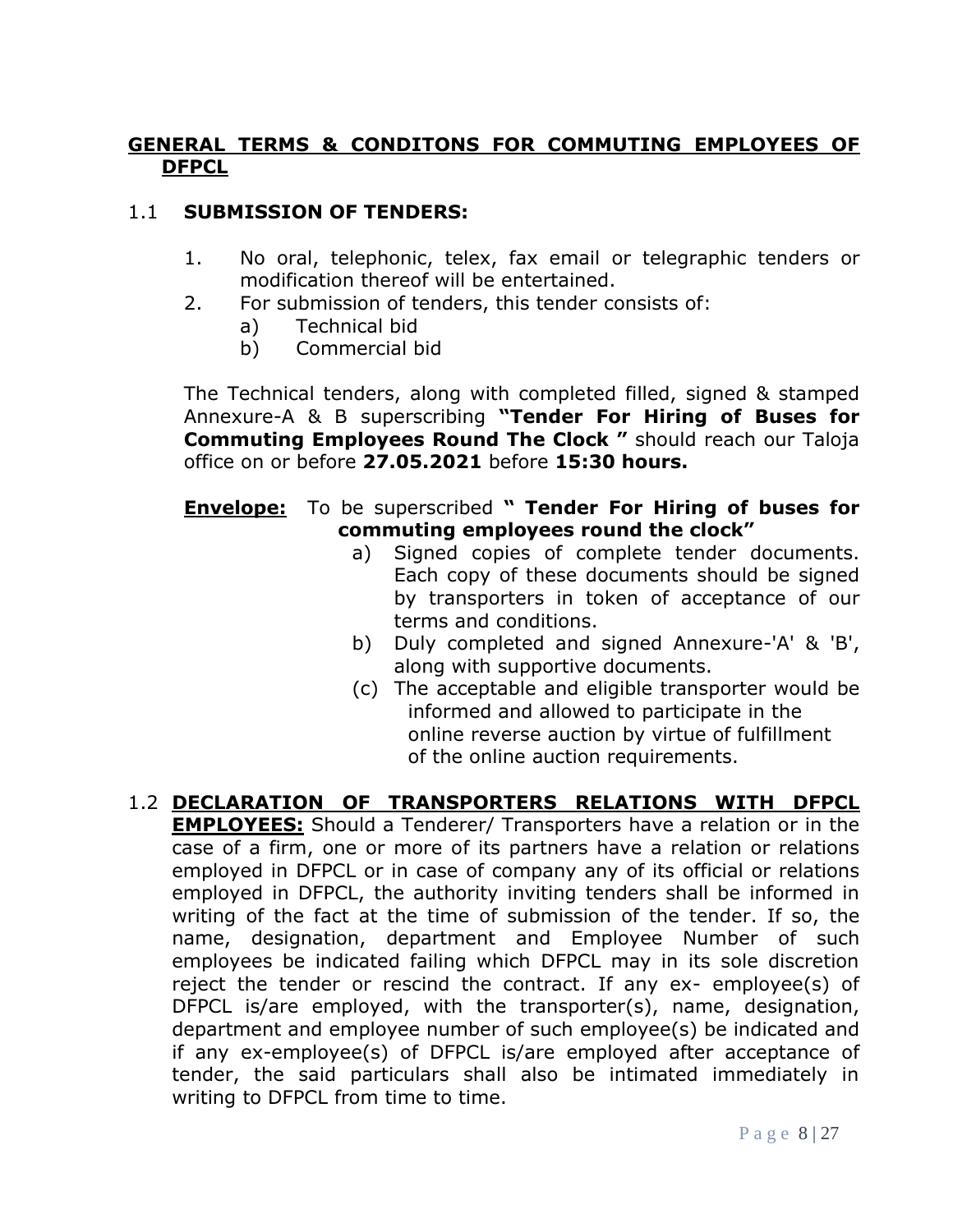- 1.3 DFPCL reserves the right to accept at its sole and unfettered discretion any of the tenders or part thereof or to reject any or all of the tenders or split and award work between more than one Tenderer/ Transporter without assigning any reasons whatsoever.
- 1.4 The Tenderer/ transporter(s) shall not be entitled to any claim including any cost, charges, TA/DA expenses or incidentals for the preparation and submission of this tender even if the Management may decide to withdraw the "NITT".

### **1.5 Escalation/De-escalation of rates:**

Escalation/de-escalation of rates shall be applicable based on variation in diesel price effected by the Govt. The reference diesel rate shall be diesel price prevailing in Taloja on the last date of Submission of the Bid**.** Increase or decrease in the price of diesel will be adjusted on the basis of one litre equal to 04 kms for 49 Seater bus and 06 – Kms for 17,27/31 Seater bus.

The escalation/de-escalation per KM will be calculated as under:

Increase / Decrease in per ltr diesel cost X Distance in KM per route as per Annexure-I

4 kms for 49 Seater (bus) or 6 kms for 17, 27/31 Seater (bus)

Escalation/de-escalation shall be calculated once in a month with effect from 1st day of month following the fuel price changes.

 No escalation / de-escalation adjustments will be considered for lubricants or other fuel, it shall be limited to diesel price only.

The difference payable or recoverable on account of increase / decrease of Diesel prices shall be allowed on "**To and Fro**" distance from Starting point to Taloja Unit, as applicable to each route as specified in "Annexure – I".

1.6 The rates quoted by the transporters shall remain firm (except escalation/de-escalation on account of diesel prices as above) till the completion of job/contract period and also during the extended period, if any. No escalation on any other ground shall be allowed.

# **2.0 DFPCL not responsible for transporter(s) employees: -**

<sup>-----------------------------------------------------------------</sup>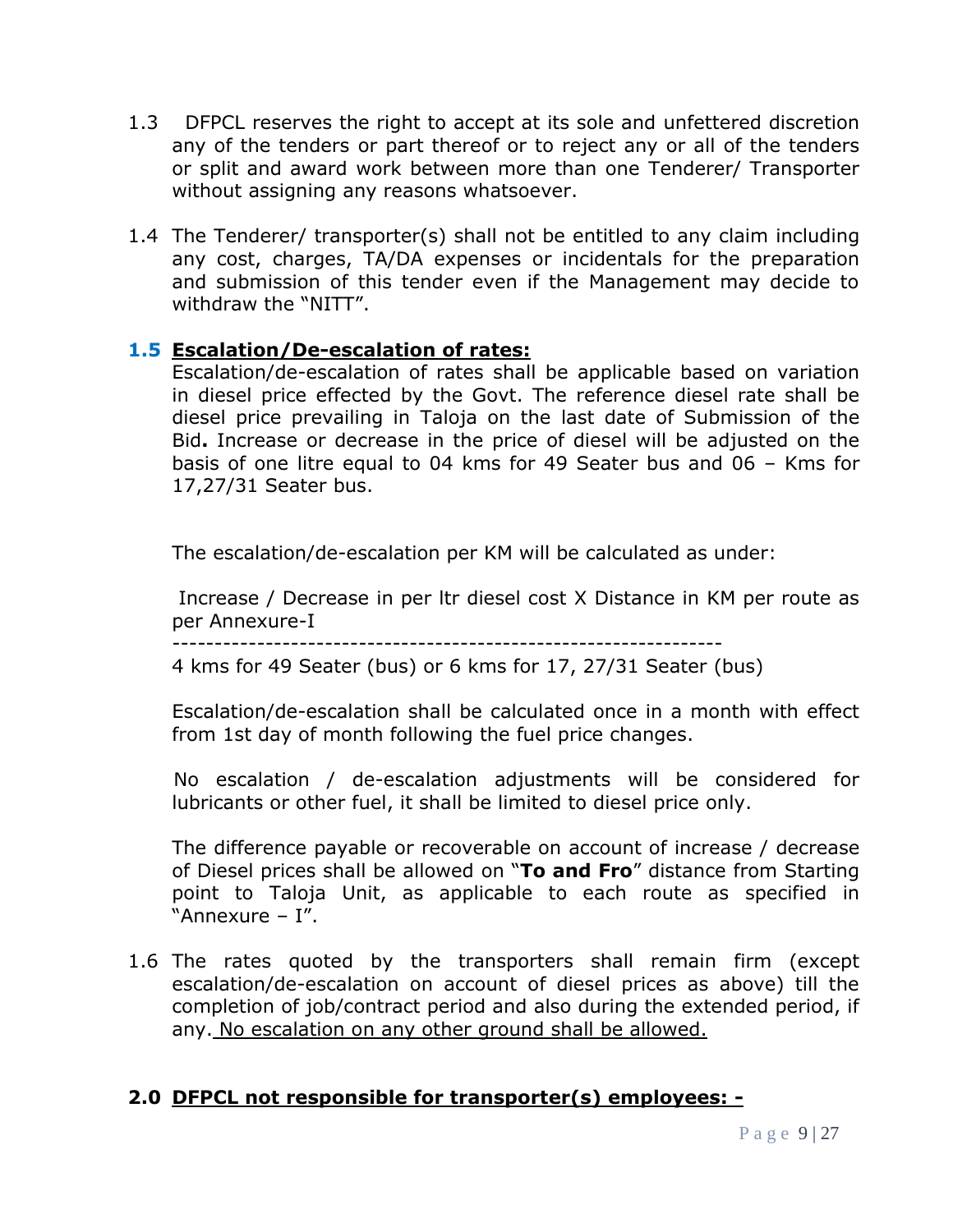The transporter(s) may employ such employees as he may think fit, and the employees so employed shall be the employees of the transporter(s) for all purpose whatsoever and shall not be deemed to be in the employment of DFPCL for any purpose whatsoever. The transporter(s) shall abide by all rules, laws and regulations that may be in force from time to time regarding the employment or conditions of service of the employees. If under any circumstances whatsoever DFPCL is held liable or responsible in any manner whatsoever for the default or omission on the part of the transporter(s) in abiding by rules, laws and regulations or held liable or responsible to the employees of the transporter(s) in respect of any matter whatsoever, DFPCL shall be reimbursed by the transporter(s) for the same as also any other expenses or costs incurred by DFPCL on any proceedings or litigations as a result of any claim, demand or act on the part of transporter(s), DFPCL shall be entitled to claim damages or compensation from the transporter(s) in that event. The DFPCL reserve its right to deduct the above stated claims/ expenses etc from the dues of the transporter(s) whether under this contract or any other contract or otherwise recover the same from transporter(s).

The transporter(s) is liable to take all precautions in respect of his Buses, men and materials as per safety code. In case of any injury or casualty of transporter's driver, cleaner/employees during working hours or outside, the transporter(s) shall be solely responsible and to pay all the compensation/ex-gratia/aid/ insurance from his pocket. DFPCL will not be responsible for such compensations at all, nor shall pay/reimburse any cost to the transporter(s) or his driver/cleaner/ employees. The transporter(s) shall be liable to DFPCL for any act of commission or omission on his part or on the part of his employees i.e. driver/cleaner/ thereby causing any loss, damage or inconvenience to DFPCL. Transporter shall deploy only such buses which have valid insurance, permits and with such driver(s) with valid driving license.

# 2.01 **Transporter(s) to indemnify DFPCL:**

The transporter(s) shall indemnify DFPCL and every officer and employee of DFPCL against all actions, proceedings, claims, demands, costs and expenses whatsoever arising out of or in connection with matters referred to in relevant clause and against all actions, proceedings, claims, demands, costs and expenses which may be made against DFPCL for or in respect of, arising out of any failure by the transporter in the performance of his obligations under the contract documents.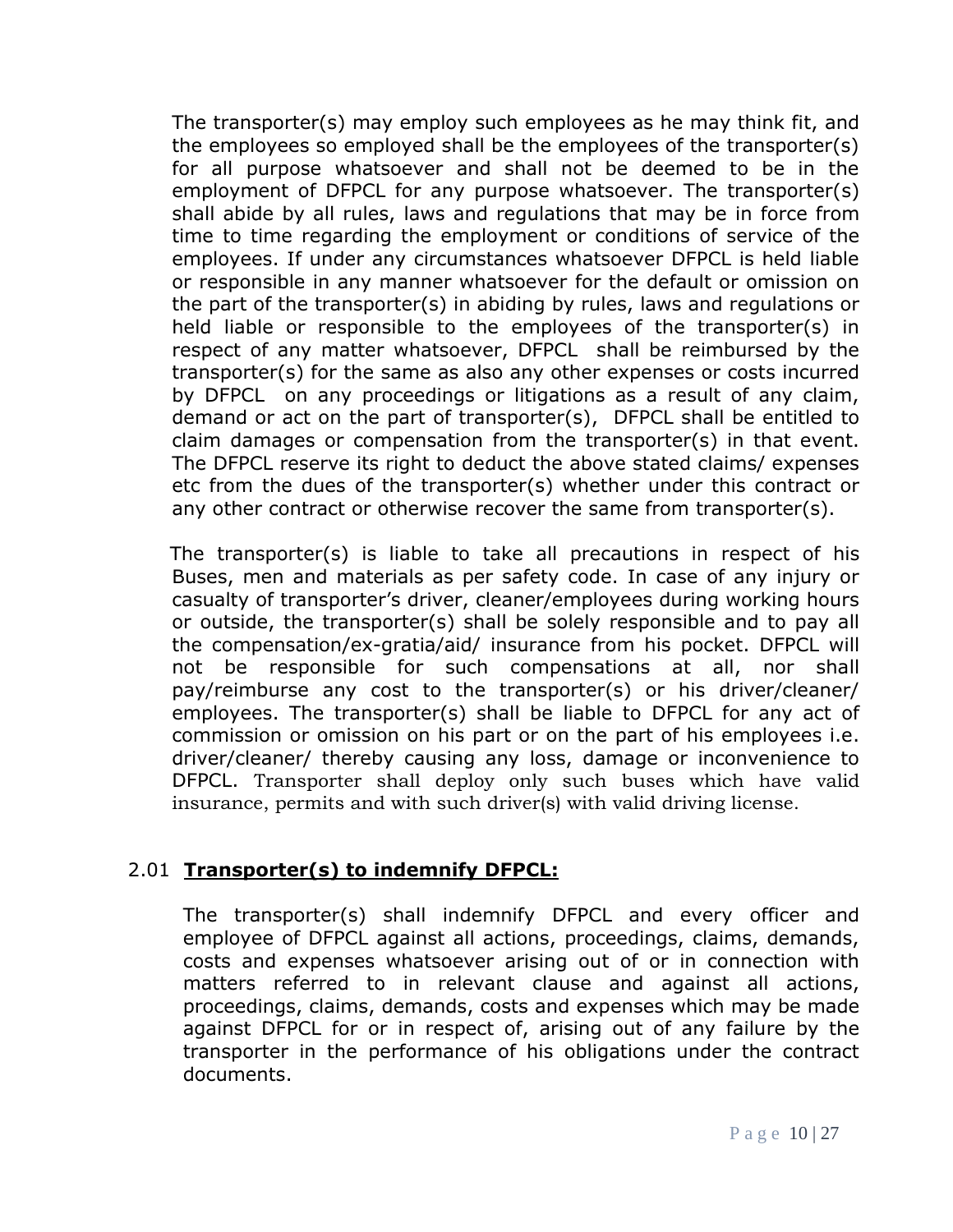### 2.02 **Payments of claims and demands:**

Should DFPCL have to pay any money in respect of such claims or demands the aforesaid amount so paid and the cost incurred by DFPCL shall be deducted from the transporter's bill or recovered otherwise and transporter shall not be at liberty to dispute or question the right of the DFPCL to make such payments notwithstanding the same may have been made without its consent or authority or in law or otherwise to the contrary

2.03 A transporter(s) at his own risk and cost will make good, any damage or loss caused to plant equipment etc during execution of this contract. In this regard decision of officer in charge is final and binding to the transporter.

### 2.04 **Insurance of Vehicles:-**

The transporter(s) shall at its own expense carry and maintain insurance as per Employees State Insurance Act, 1948 (upto date) when applicable for its employees and shall indemnify and hold harmless DFPCL from all liabilities whatsoever on this account.

The Transporter(s) shall arrange for Public Liability Insurance, Insurance cover for vehicles and employees of DFPCL. The Transporter(s) shall have a valid Comprehensive Insurance Policy from a reputed Insurance Company for each vehicle deployed to cover all the risks including damage to Public / DFPCL property. The Transporter(s) shall furnish the said Insurance Policy as and when demanded by DFPCL.

### 2.05 **Dispute not to hold up work/ transportation:**

The successful transporters shall not stop the work in case of any dispute(s) unless further progress of work has been rendered impossible due to non fulfillment of any reciprocal promise. Unilateral stoppage of work by the transporter shall be considered as a breach of contract and DFPCL reserves the right to take such action as it may deem fit keeping its interest as paramount.

### 2.06 **FORE CLOSURE OF CONTRACT IN FULL OR IN PART DUE TO ABANDONMENT OR REDUCTION IN SCOPE OF WORK:**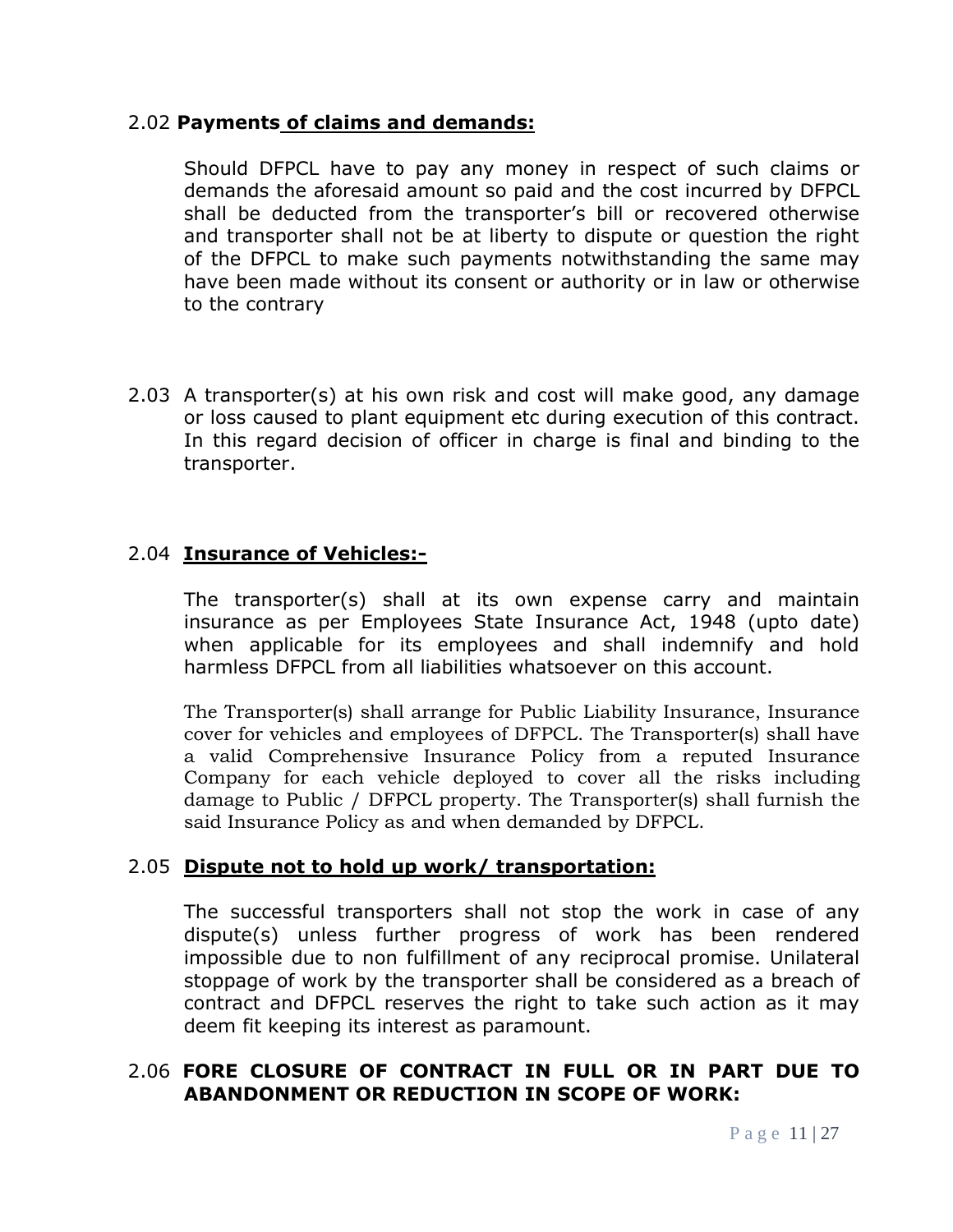If at any time after acceptance of the tender, DFPCL decide to abandon or reduce the scope of the work for any reason whatsoever and hence not require the whole or any part of the works/ services to be carried out by the transporter, DFPCL shall give notice in writing to the effect to the transporter and the transporter shall have no claim to any payment of compensation or otherwise whatsoever on account of any profit or advantage which he might have derived from the execution of the work in full but which he did not derive in consequence of the foreclosure of the whole or part of the works.

2.07 The time allowed for execution of the work as specified in work order/ letter of acceptance (LOI) of DFPCL or the extended time in accordance with these condition(s) shall be essence of the contract. The date of the commencement of work shall be reckoned on the date on which the LOI/WORK ORDER is issued or written order to commence the work, whichever is earlier. If the transporter commits default in commencing the execution of the work as aforesaid, DFPCL shall, without prejudice to any other right or remedy, be at liberty to forfeit the earnest money/initial security deposit absolutely beside other remedies of engaging other contractor at the cost of the transporter.

### **3.0 Transporter's obligations**:

- 3.1 The transporter(s) shall on instruction of the job coordinator immediately remove from the work any person engaged/ employed thereon who may misbehave or cause any nuisance or otherwise in the opinion of the officer in charge is not a fit person to be retained on the work and such person shall not be again employed or allowed on the works without the prior permission of officer in charge in writing.
- 3.2 The successful transporters shall afford all reasonable facilities and cooperation to various other agencies and transporters for services not included in the contract, who maybe working on the site simultaneously so that the entire work can be proceeded smoothly and simultaneously to a successful completion. The transporters must take all the aforesaid factors into consideration while quoting the rates for tender and no extra charge will be allowed on any grounds arising out of or relating to the aforesaid factors.
- 3.3 The transport(s) will provide within 1 weeks time additional buses if instructed by the job-coordinator on the same terms and conditions.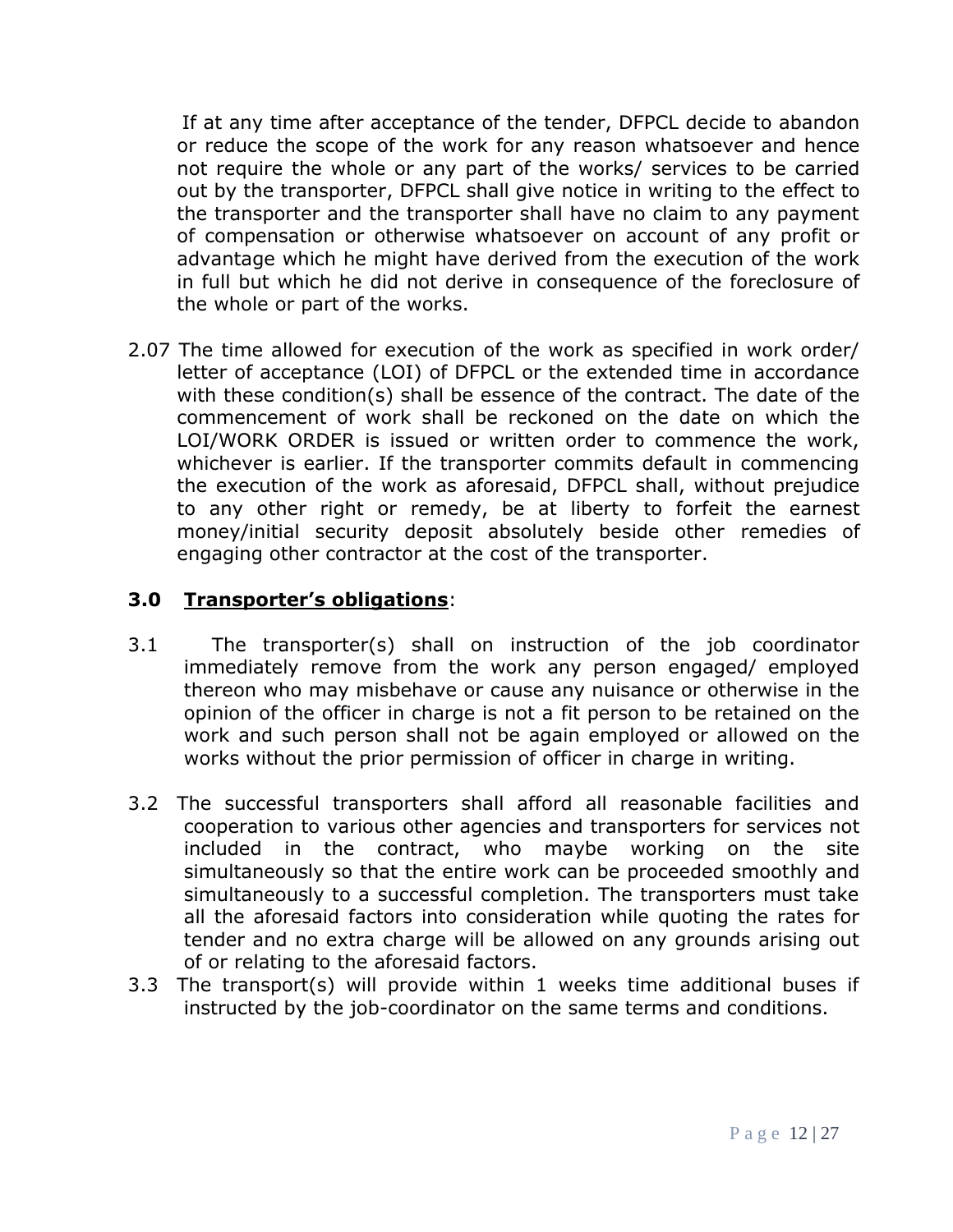### 3.03 **MEDICAL TREATMENT IN CASE OF ACCIDENT.**

It shall be the responsibility of the transporter to give medical treatment to his injured staff/workman/employee, who has met with an accident arising out of and during the course of employment, in case, the transporter fails to give medical treatment the company shall do so and shall recover the expenditure on account of medical treatment from the transporter's bill or from other dues of the transporter, if any or otherwise recover the same from transporter.

- 3.04 As a safeguard against the entry of bad elements into the DFPCL premises, the transporter should get the antecedents of his representative/driver/cleaner staff/employees/labour verified by him before employing them.
- 3.05 The transporter(s) shall indemnify DFPCL against any loss/injury while performing duty whether in station or out of station.
- 3.06 The transporter(s) shall comply with all central, State laws for the time-being in force and which may come in force from time to time.
- 3.07 Any act on part of the transporter(s) or his employees which will be prejudice to the reputation of DFPCL, shall constitute grave breach of condition of the contract and shall render the contract liable for termination within 48 hours notice. In such event, the security deposit held by DFPCL shall be forfeited without prejudice to any other remedy to which DFPCL may be entitled.
- 3.08 The transporter(s) shall not assign or sub let the contract or any part thereof or allow any person to become interested therein in any manner whatsoever without DFPCL's written permission. Any breach of this condition shall entitle the DFPCL to terminate the contract under clause 10 of these conditions and the transporters/transporter shall also be liable for payment to DFPCL in respect of any loss or damage arising or ensuing from such cancellation of contract. The permitted sub letting of service by the transporter(s) shall not absolve the transporter(s) of any responsibility under the contract. In the event, sufficient dues are not available to reimburse DFPCL for the expenditure incurred by it for the above, the transporter shall reimburse DFPCL for the same or the difference will be recovered from the pending bills of the Tenderers/ Transporters/Contractor and/or will be recovered from security deposit/ performance bank guarantee.
- 3.09 The transporter(s) should ensure that his representative/ driver, cleaner and labour employed by him is confined to the specified area of work for which the contract has been awarded, it is also the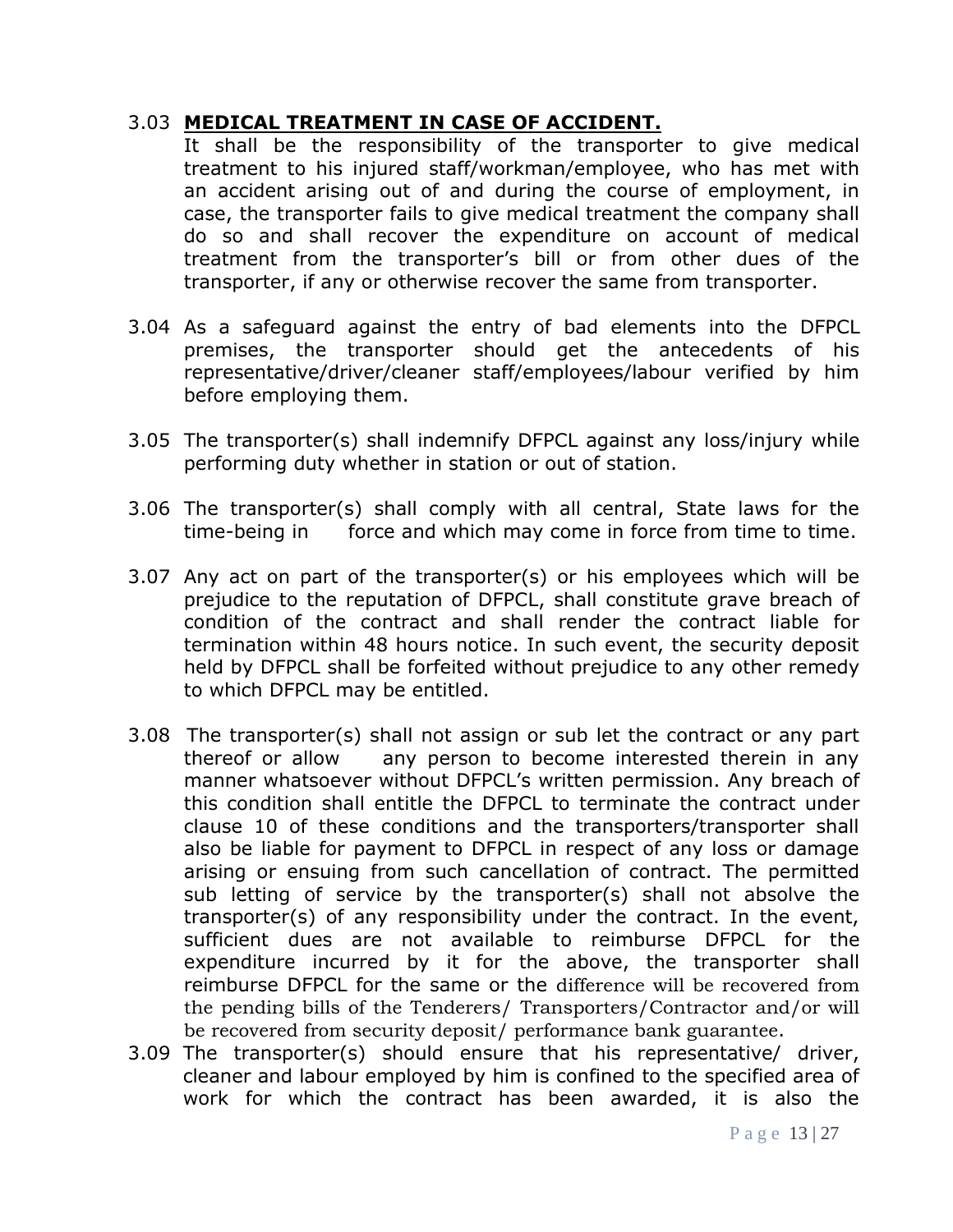responsibility of the transporter(s) to ensure that he labour so employed by him does not got to the other areas of the plants etc. The bus drivers shall not infringe any of the structure inside DFPCL factory area and park the bus at such specified areas notified by DFPCL.

3.10 Entry gate passes: The transporter(s) shall make necessary arrangements for getting the entry/exit of his employees and bus inside/outside the factory/ plant area as per procedure laid down by DFPCL from time to time.

# **4.00 SPECIAL TERMS AND CONDITIONS AND SCOPE OF WORK.**

- 4.1 The bus drivers must have valid license with them. Drivers should be trained for emergency conditions & procedures. The drivers and cleaners must keep their Identity Cards with them and show the same on demand to Security or any Authorized Officer of DFPCL at DFPCL factory or otherwise.
- 4.2 The Transporter(s) shall ensure that the buses provided for commuting employees shall fulfill all the conditions, including mentioned below as a safety measure:-

i) Buses are free from any physical/technical defects and foreign material.

ii) Buses should be branded and latest model.

iii) All Buses should be provided with "DFPCL "Board with night vision.

iv) ISI approved 10 Kg DCP Fire extinguisher should be made available in each bus.

- v) Emergency contact No. of DFPCL as well as of the transporter should be written /mention in sides all the buses.
- vi) Transporters shall be liable for any fines, penalties imposed by Govt. Authorities.

vii) Transporters shall obtain third party/ comprehensive insurance coverage against passenger risk.

viii) Transporter to comply with all statutory obligations for carriage of passengers.

ix) Each bus must accompany with trained cleaner/ assistant.

x) The duties & responsibilities of driver and cleaners will be finalized during the contract finalization stage by the job coordinator and same shall be binding on them.

xi) The vehicle Tyres conditions must be always good. All the lights and signal must be in good working condition during the contract period.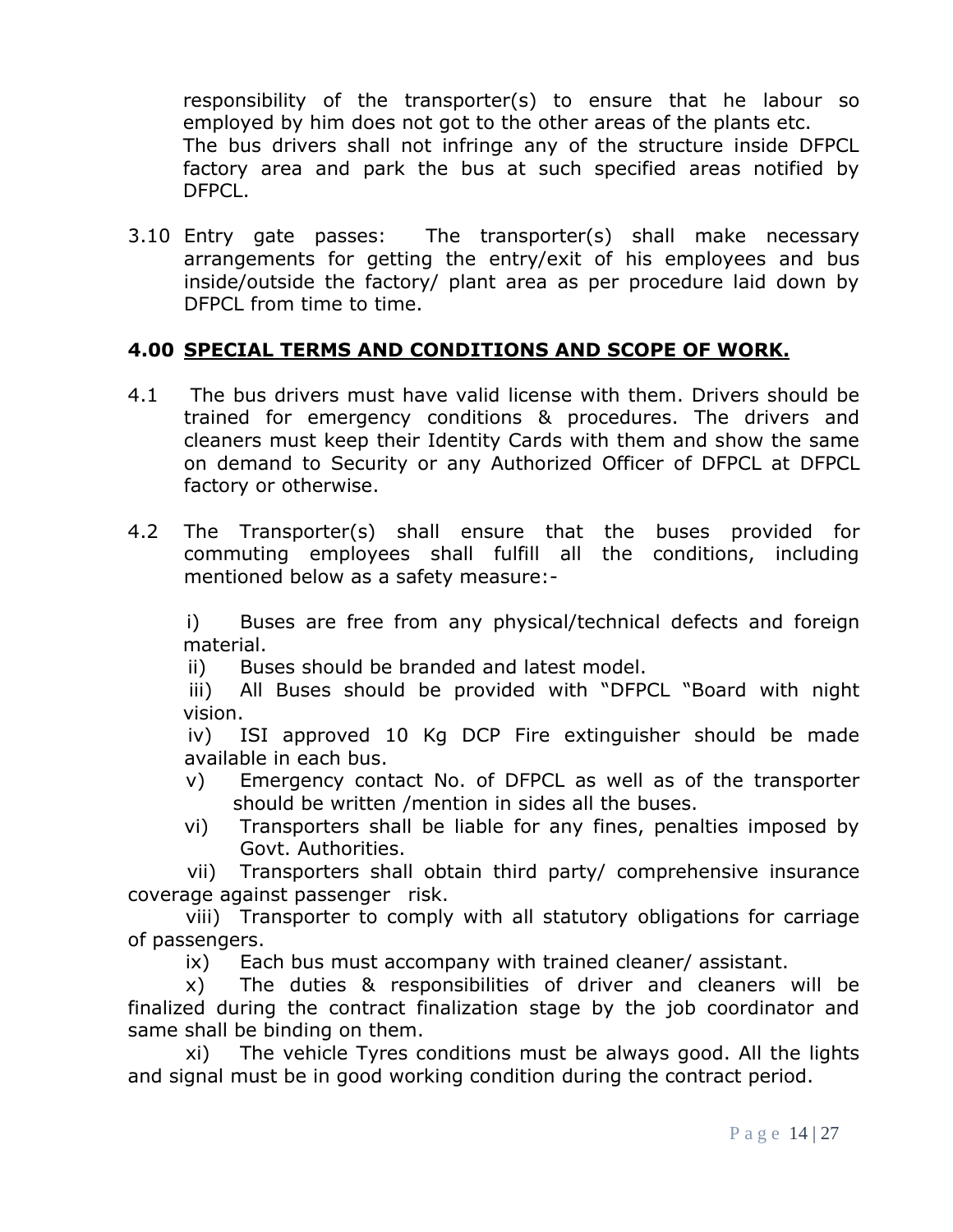- 4.3 **COMPLIANCE OF VARIOUS LAWS, RULES AND REGULATIONS**:- The transporter(s) shall be governed by the labour laws, if applicable, and all Motor Vehicle Laws & Acts prevailing in the States & Centre and abide by them as well as ensure compliance. The transporter shall be required to obtain permission from Municipal, Civil, Police and relevant authorities, if required by law, rules and regulations. He shall also pay all taxes, terminals, entry tax, fees and dues/charges of whatsoever which may be liable on account of any of his operations in executing the works/jobs under this contract. DFPCL shall not pay anything extra on this account.
- 4.4 The transporter(s) shall comply with all statutory obligations including the above and covered under Motor Vehicle Act & its subsequent amendments in force by the Central Govt. /State Govt. or its authority or being enforced during the contract period without any extra charge. All instructions of the States, Central Government and its authorities including pertaining to pay load, route permits, road taxes, entry tax, terminal, Octroi fee or any other liability enroute/on road shall be strictly followed by the transporter(s) or owner of buses or their drivers on behalf of the transporter(s) without any extra charges.
- 4.5 The representative of the transporter(s) shall ensure right placement of the buses on the starting point and at factory and vice-versa.

4.6 It is the sole responsibility of the transporter(s) to ensure safe movement after boarding of employees end route.

# **5.02 PENALTY:**

- (a) In case the vehicle is not made available on any day due to nonavailability of driver/diesel/break down or for any other reason whatsoever, penalty equal to single trip amount plus penalty up to Rs 2,000/- shall be applicable per incidence for non availability of bus/breakdown and alternate vehicle will be arranged at party's risk and cost.
- (b) If company emergency vehicle is used for pick-up or drop, amount of Rs 1000 per vehicle will be deducted in addition to penalty mentioned in clause (a).
- (c) In case, the bus is not reporting at starting point and trip is cancelled or failure of trip due to any reason attributed to transporter. in such case if any penalty is to be levied the same will be after discussion with contractor and will not exceed double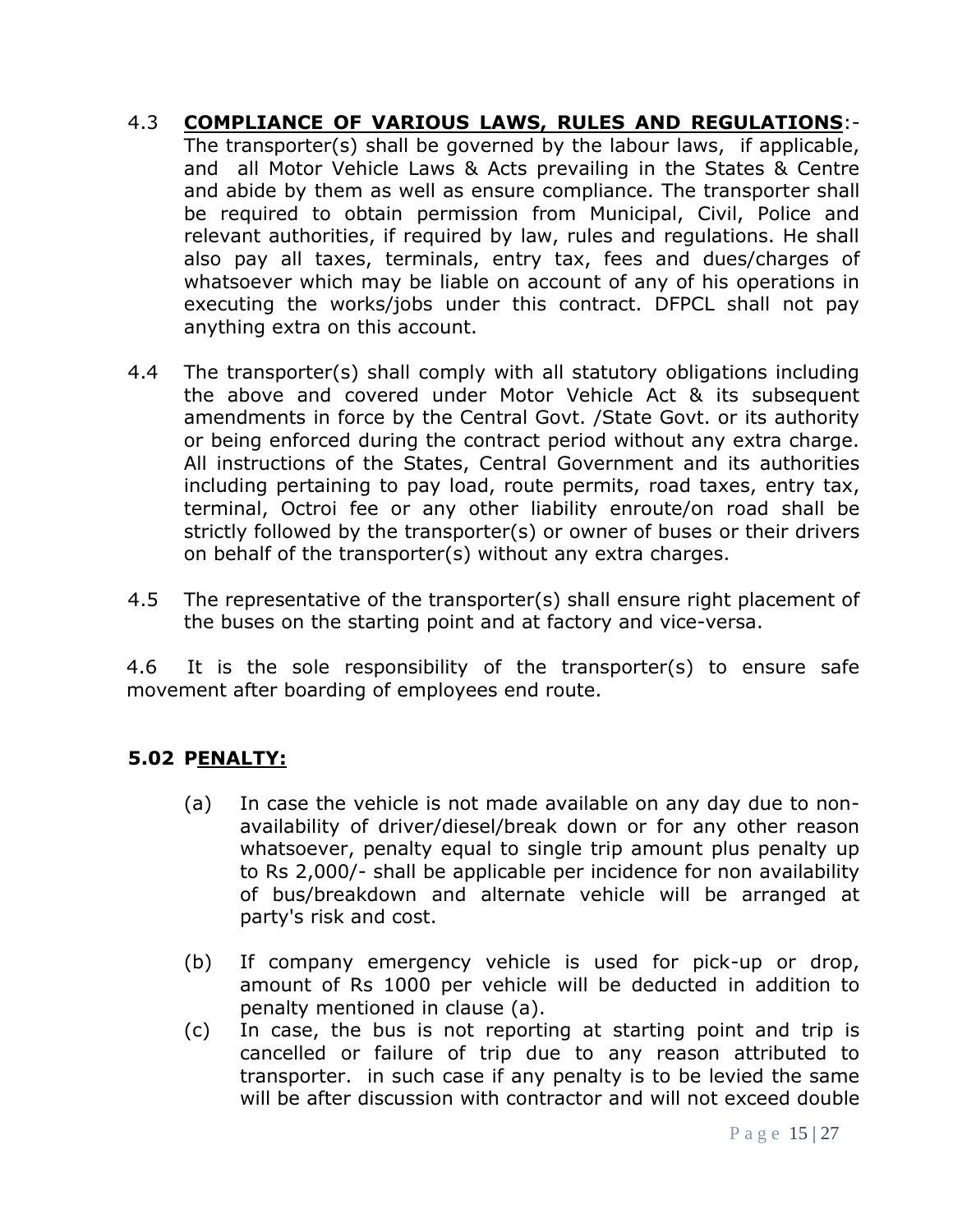of the trip amount. This penalty is in addition to charges mentioned in clause (a) above.

- (d) In case employees use their own arrangement to attend the duty after trip failure, additional expenses born by company will be recovered from transporter by Finance department. This is in addition to penalty mentioned in clause (a)
- (e) If cleaner is not available on any of the buses for more than one day per month, penalty of Rs. 200/- for each day will be imposed. In case, the cleaner is not available on any of the bus more than 05 days in a month then it will be considered as breach of contract and decision of job coordinator will be acceptable to the transporter.
- (f) All the buses should be maintained as per ISO Standard, such as First Aid box, PUC Certificate, Fire Extinguisher, safety belt, light at foot step, display of "DEEPAK" board with night vision, clean seats, spare wheel with jack & other tools, emergency contact numbers of our company as well as of the transporter should be written in sides of all the buses. A clock should be placed in each bus facing the passenger compartment. In absence of any one of above requirements/ un-serviceability, a sum of Rs. 500/- per day will be imposed as penalty.
- (g) Buses should start from starting point as per company given schedule time in all shifts and general shift. In case, the delay is more than five (05) minutes, Rs. 500/- will be imposed as penalty and Rs. 1000/- for ten minutes delay and so on till half an hour. Delay more than half an hour, then trip will be considered as cancelled. In addition to this, actual overtime created by late arrival of buses at company main gate, will also be deducted from the monthly bills of the transporter.
- (h) Any other penalty will be imposed for the lapses on the part of transporter on the discretion of Officer in Charge.

# **6.0 SECURITY DEPOSIT**

In the event of contract, the transporter shall be required to submit security deposit of 10% of yearly contract value for the faithful execution of contract, within 10 days of issue of LOI/PO. The security deposit can be furnished by way of a Bank Guarantee from any nationalized or scheduled Bank excluding Rural and Cooperative Banks. The Bank Guarantee must be valid till expiry of the contract plus claim period of three months. No charges are reimbursable for getting Bank Guarantee. Transporter has the option to deposit Security Deposit in the form of Demand Draft, payable at Taloja. The security deposit will be forfeited in case of failure terms & conditions.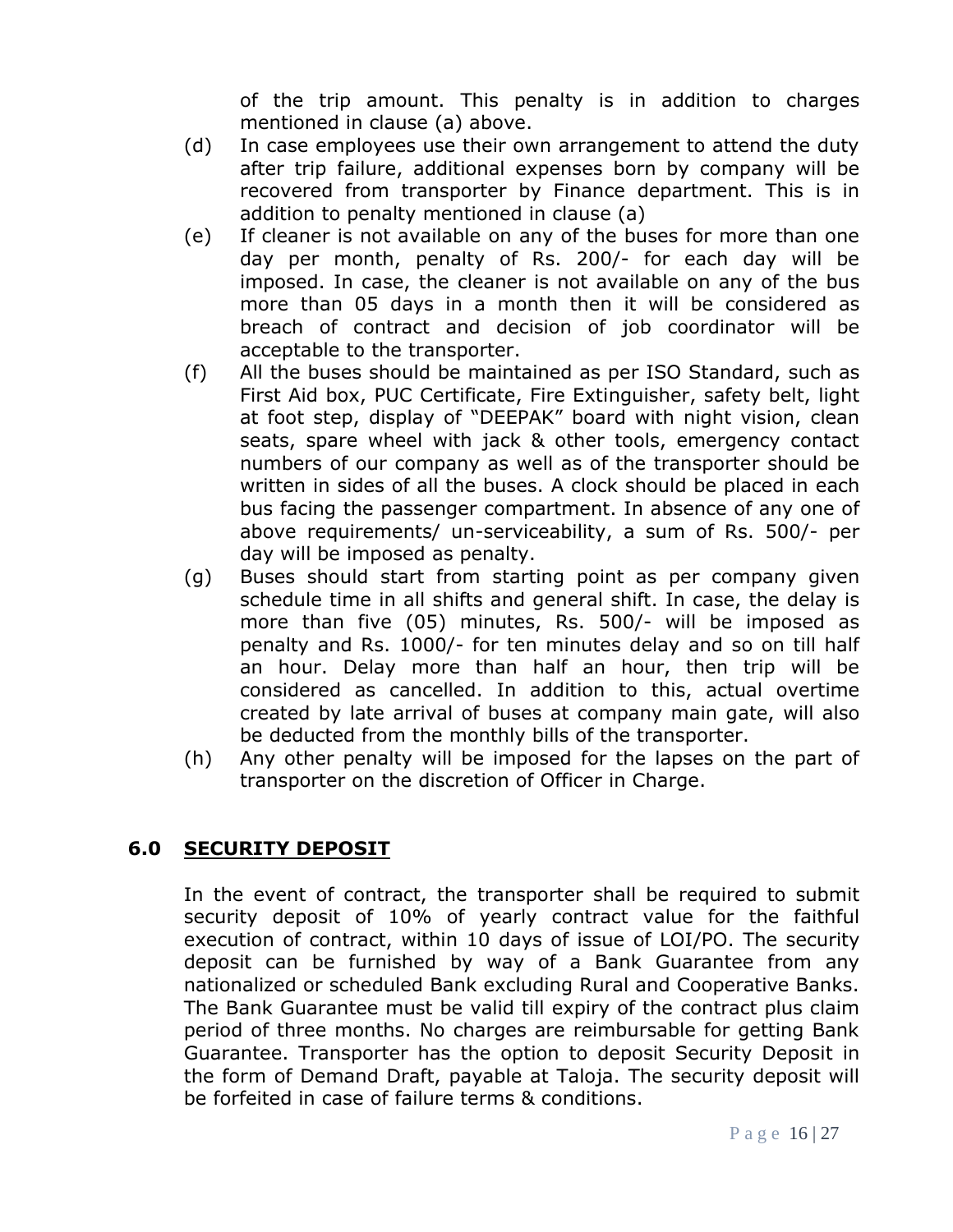### **No interest shall be payable on Security Deposit.**

### **7.0 PAYMENT TERMS**

The payment shall be released to the transporter(s) within 30 days from the date of invoice. The bills are to be submitted on monthly basis.

#### **8.00 FORCE MAJEURE:**

Neither transporter(s) nor DFPCL shall be liable for any claim on account of any loss, damage or compensation, whatsoever , arising out of any failure to carry out the terms of this contract where such failure is caused due to war, hostilities, revolutions, epidemics, rebellion, mutiny, civil commotion, fire riots, earthquake, drought, floods, civil commotion, strike, act of God or due to any restraint or regulations of the State or Central Govt. or a local authority/authorities provided a notice of such occurrence is given to other transporter(s) in writing within ten days of the occurrence of force majeure conditions, furnishing therewith a documentary evidence supporting the invoking of force majeure clause. On cessation of force majeure, the transporter(s) invoking force majeure conditions shall also give documentary evidence thereof to this effect i.e cause of force majeure and for the duration of force majeure. In case of force majeure lasting continuously for a period of two months, both the parties should consult each other regarding the future execution of the contract. No other cause shall be considered to be the cause of force majeure.

### **9.00 TERMINATION OF CONTRACT IN FULL OR PART:**

A) If the transporter(s):

- i) fails to undertake the job after acceptance of this tender and award of work by DFPCL or
- ii) at any time makes default in proceeding with the work in full or in part with due diligence and continue to do so after a notice in writing of 14 days from DFPCL or
- iii) become bankrupt or insolvent or
- iv) make an arrangement with or assignments in favour of his creditors, or inspection of his creditors or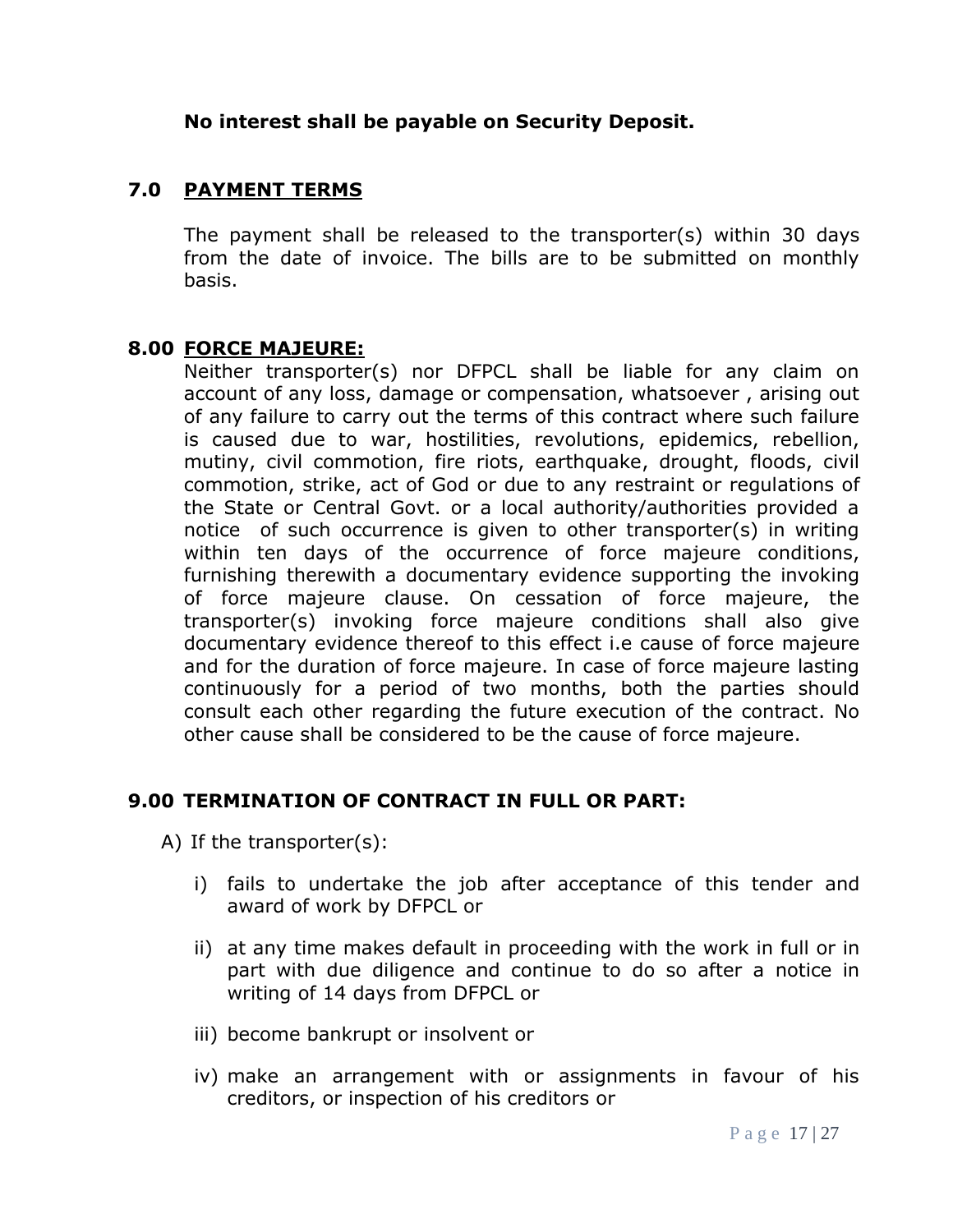- v) being a company or corporation, go into liquidation (other than a voluntary liquidation for the purpose of amalgamation or reconstruction) or being individual becomes insolvent or
- vi) have an execution/ attachment levied on his vehicles or property on the works or
- vii) assign, transfer, sublets the contract or any part thereof, otherwise, then if any, as provided in the contract or
- viii) unilateral stoppage of work or
- ix) abandon the contract or
- x) persistently disregard the instructions of DFPCL or
- xi) fail to adhere to the agreed program of work or
- xii) contravenes any provision of contract or
- xiii) shall obtain a contract with DFPCL as a result offering tendering or other non-bona fide methods of competitive tendering or
- B) Without prejudice to any other remedy, DFPCL reserves its right to adopt any or several of the following courses:
	- i) Award parallel contract and/or
	- ii) To recover from transporter any loss incurred by DFPCL when the transporter unable to execute the contract and/or
	- iii) Terminate the contract and/or
	- iv) Forfeit the earnest money, security deposit and/or
	- v) To get the execution of contract for the remaining period at the risk and cost of the transporter(s) and/or
	- vi) Delist /blacklist the transporter

# **10.00 ARBITRATION**

All disputes or differences whatsoever arising, between the parties out of this order or the breach thereof shall be referred to Sole Arbitration to be nominated by DFPCL in accordance with Arbitration and Conciliation Act, 1996. . The award passed in pursuance thereof shall be binding on the parties. Arbitration sitting shall be in a place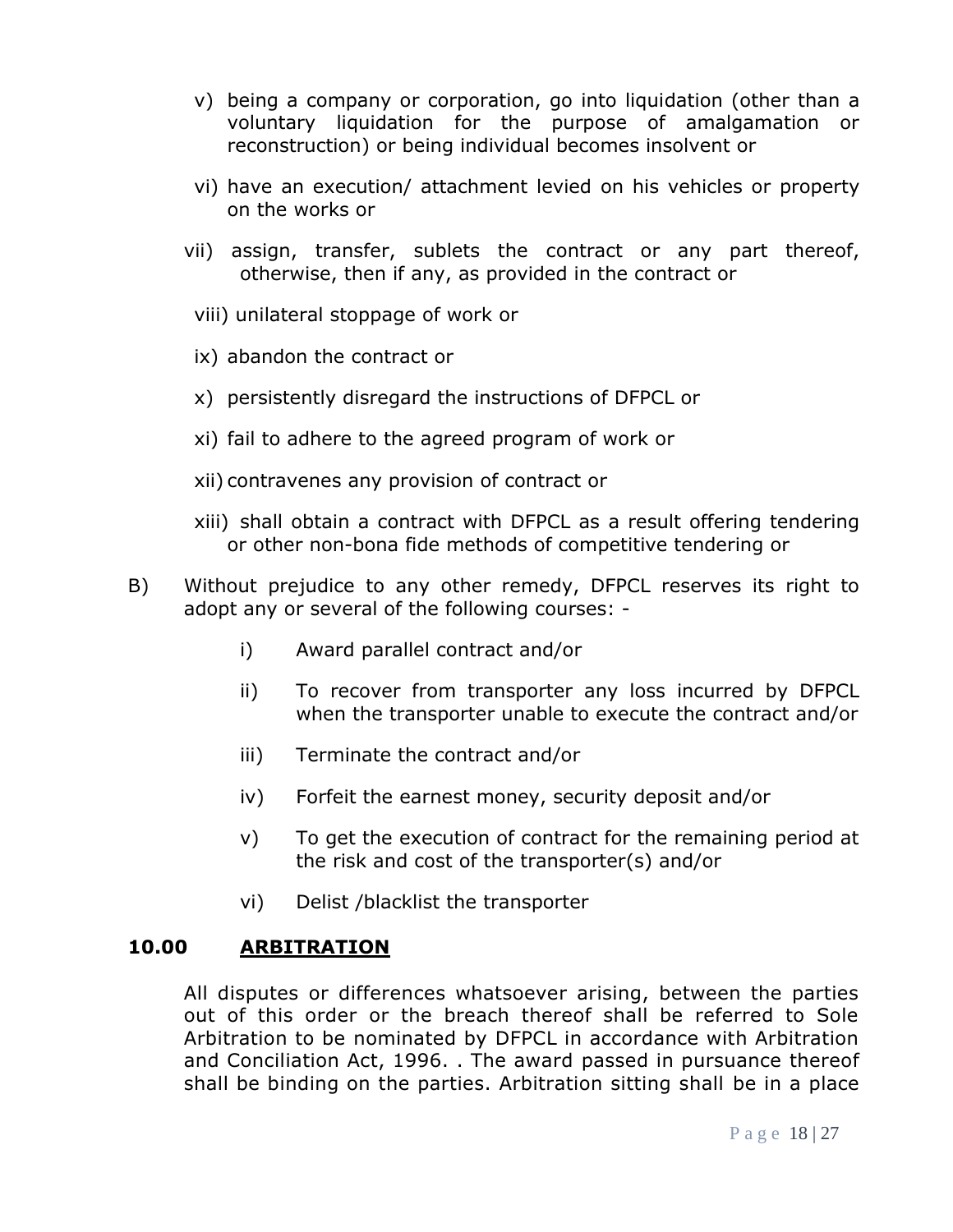as chosen by arbitrator and the proceedings shall be conducted in English.

# **11.00 JURISDICTION**

In the event any matter concerning the implementation, interpretation or rights and liabilities, determination, the Courts at Panvel/ Pune shall have exclusive Jurisdiction to try or entertain the same.

#### **12.00 – JOB COORDINATOR**

Security deptt of DFPCL shall be appointing the job coordinator.

#### **ALL THE TERMS AND CONDITIONS OF TECHNICAL TENDER DOCUMENT ARE ACCEPTED.**

Dated :

Place :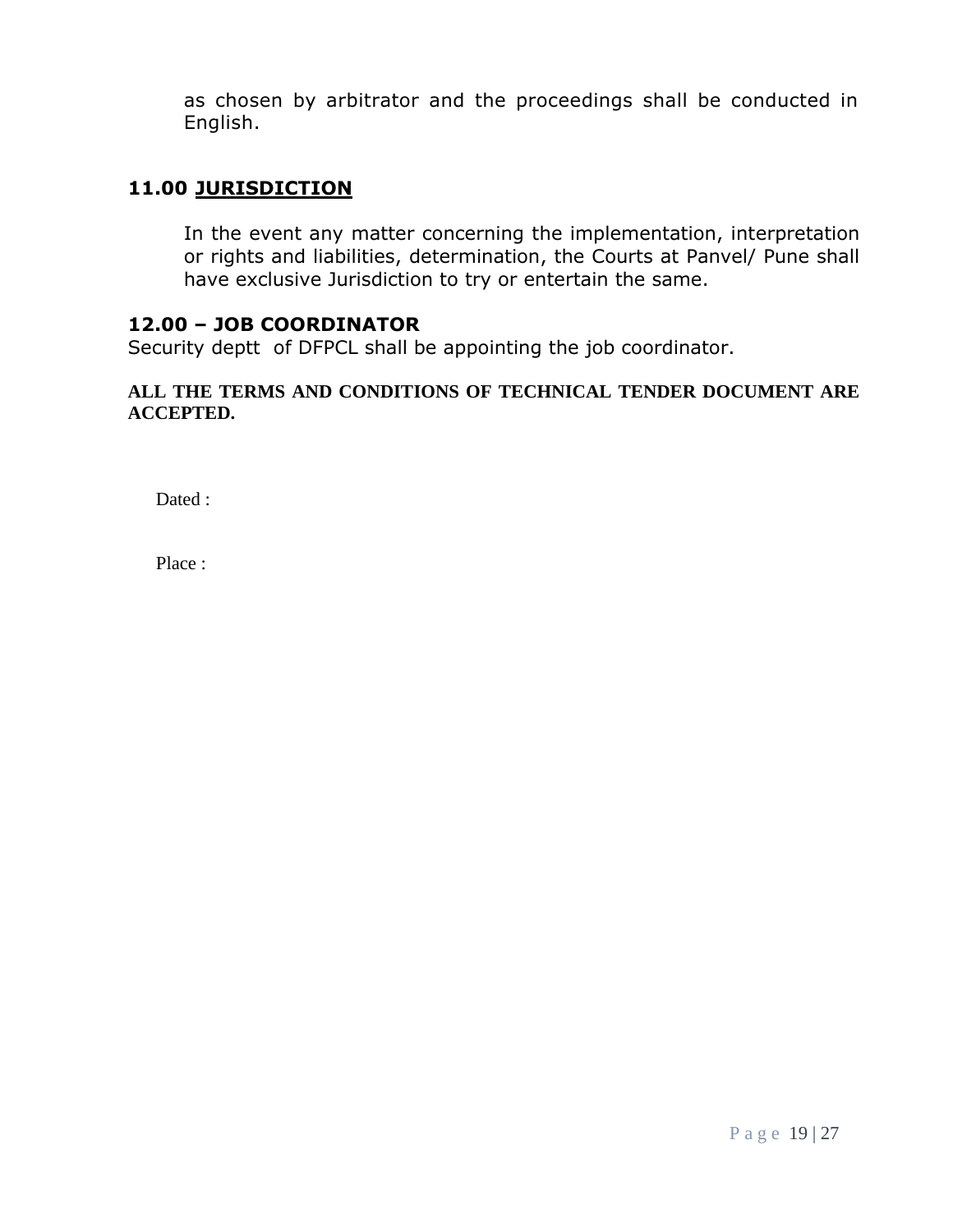### **ANNEXURE -A**

### **INFORMATION REGARDING TECHNICAL QUALIFICATION**

### **(To Be Filled and Submitted by the Transporter)**

\_\_\_\_\_\_\_\_\_\_\_\_\_\_\_\_\_\_\_\_\_\_\_\_\_\_\_\_\_\_\_\_\_\_\_\_

\_\_\_\_\_\_\_\_\_\_\_\_\_\_\_\_\_\_\_\_\_\_\_\_\_\_\_\_\_\_\_\_\_\_\_\_

\_\_\_\_\_\_\_\_\_\_\_\_\_\_\_\_\_\_\_\_\_\_\_\_\_\_\_\_\_\_\_\_\_\_\_\_

\_\_\_\_\_\_\_\_\_\_\_\_\_\_\_\_\_\_\_\_\_\_\_\_\_\_\_\_\_\_\_\_\_\_\_\_

\_\_\_\_\_\_\_\_\_\_\_\_\_\_\_\_\_\_\_\_\_\_\_\_\_\_\_\_\_\_\_\_\_\_\_\_

\_\_\_\_\_\_\_\_\_\_\_\_\_\_\_\_\_\_\_\_\_\_\_\_\_\_\_\_\_\_\_\_\_\_\_\_

\_\_\_\_\_\_\_\_\_\_\_\_\_\_\_\_\_\_\_\_\_\_\_\_\_\_\_\_\_\_\_\_\_\_\_\_

\_\_\_\_\_\_\_\_\_\_\_\_\_\_\_\_\_\_\_\_\_\_\_\_\_\_\_\_\_\_\_\_\_\_\_\_

\_\_\_\_\_\_\_\_\_\_\_\_\_\_\_\_\_\_\_\_\_\_\_\_\_\_\_\_\_\_\_\_\_\_\_\_

\_\_\_\_\_\_\_\_\_\_\_\_\_\_\_\_\_\_\_\_\_\_\_\_\_\_\_\_\_\_\_\_\_\_\_\_

- 1. Name of Transporter (M/s.) -
- 2. Address of Regd. Office -

(With documentary evidence)

- 3. Name of Contact Person With address
- 4. Telephone Number (s) -
- 5. Fax Number (s) -
- 6. E-Mail -
- 7.\* Details of Firm
	- a) Date of Establishment -

b) Registration No -

- c) Valid upto -
- 8.\* Type of Firm Fig. 2.1 Fig. 2.1 Fig. 2.1 Fig. 2.1 Fig. 2.1 Fig. 2.1 Fig. 2.1 Fig. 2.1 Fig. 2.1 Fig. 2.1 Fig. 2.1 Fig. 2.1 Fig. 2.1 Fig. 2.1 Fig. 2.1 Fig. 2.1 Fig. 2.1 Fig. 2.1 Fig. 2.1 Fig. 2.1 Fig. 2.1 Fig. 2.1 Fig. 2.

Whether Proprietorship/ Partnership/Public Limited/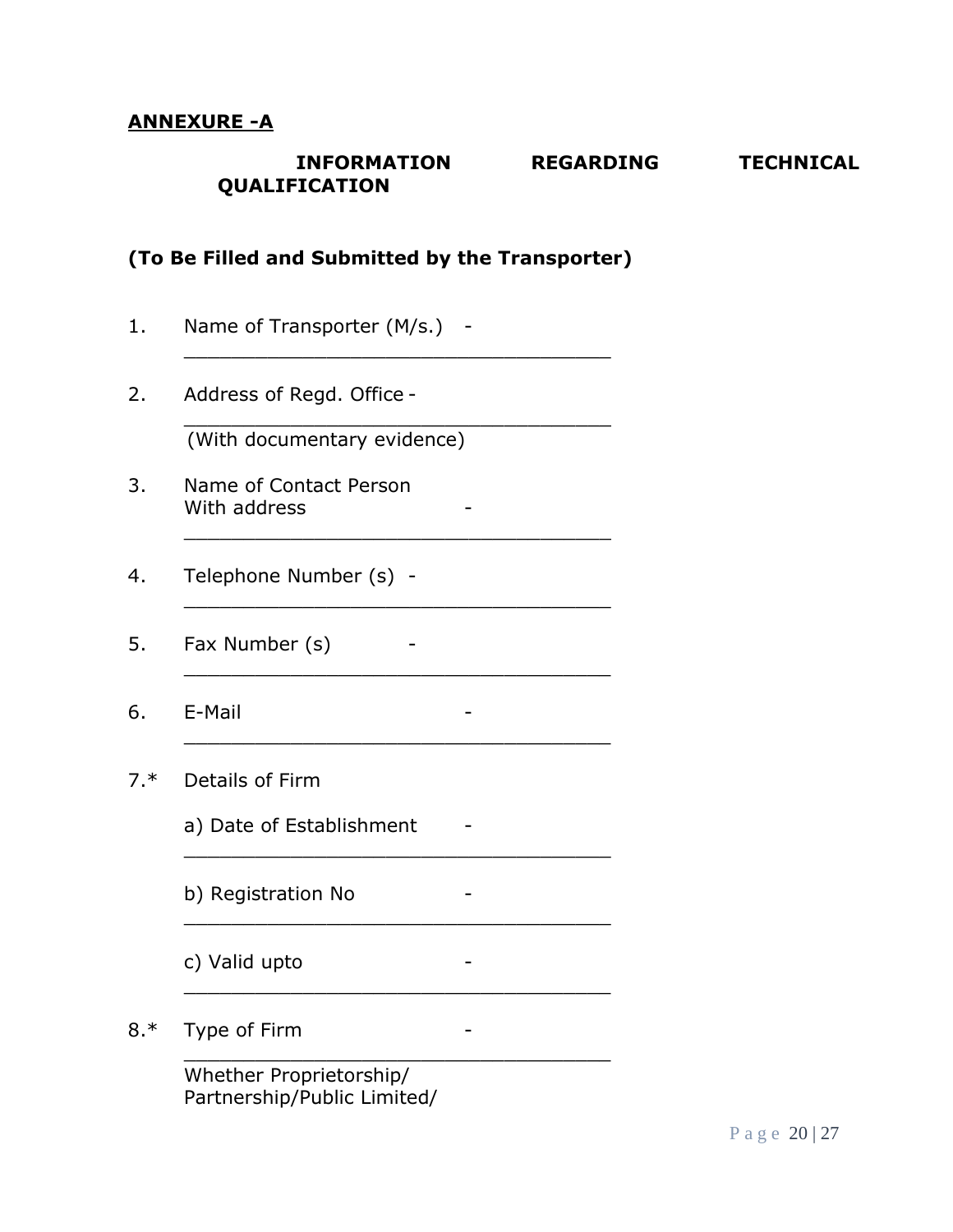| Private Limited |  |
|-----------------|--|
|                 |  |

9.\* Name & Address of -

\_\_\_\_\_\_\_\_\_\_\_\_\_\_\_\_\_\_\_\_\_\_\_\_\_\_\_\_\_\_\_\_\_\_\_\_

\_\_\_\_\_\_\_\_\_\_\_\_\_\_\_\_\_\_\_\_\_\_\_\_\_\_\_\_\_\_\_\_\_\_\_\_

\_\_\_\_\_\_\_\_\_\_\_\_\_\_\_\_\_\_\_\_\_\_\_\_\_\_\_\_\_\_\_\_\_\_\_\_

\_\_\_\_\_\_\_\_\_\_\_\_\_\_\_\_\_\_\_\_\_\_\_\_\_\_\_\_\_\_\_\_\_\_\_\_

Proprietor/Partner/Director

Tel. No. & Fax No., Office

10.\* Central Sales Tax No & date

| $11.*$ VAT |               | <b>State</b>                              | sales | Tax           | No. | & | date    |
|------------|---------------|-------------------------------------------|-------|---------------|-----|---|---------|
|            | 12.* PAN No., |                                           |       |               |     |   |         |
|            | Registration  | 13.* Certified copy of Service Tax<br>No. |       | <b>Issued</b> | by  |   | Excise, |

### Page 1/3

14\*Copy of Balance Sheet for Last 3 Years or Acknowledged copy of I.T. Returns :

15.\*Original Copy of Solvency Certificate ……………………………… To be Attached

16.Details of Bank Account :

| RTGS/ NEFT/ IFSC Code |
|-----------------------|

17.\* Details of Past Experience/contracts executed to various companies in last three years.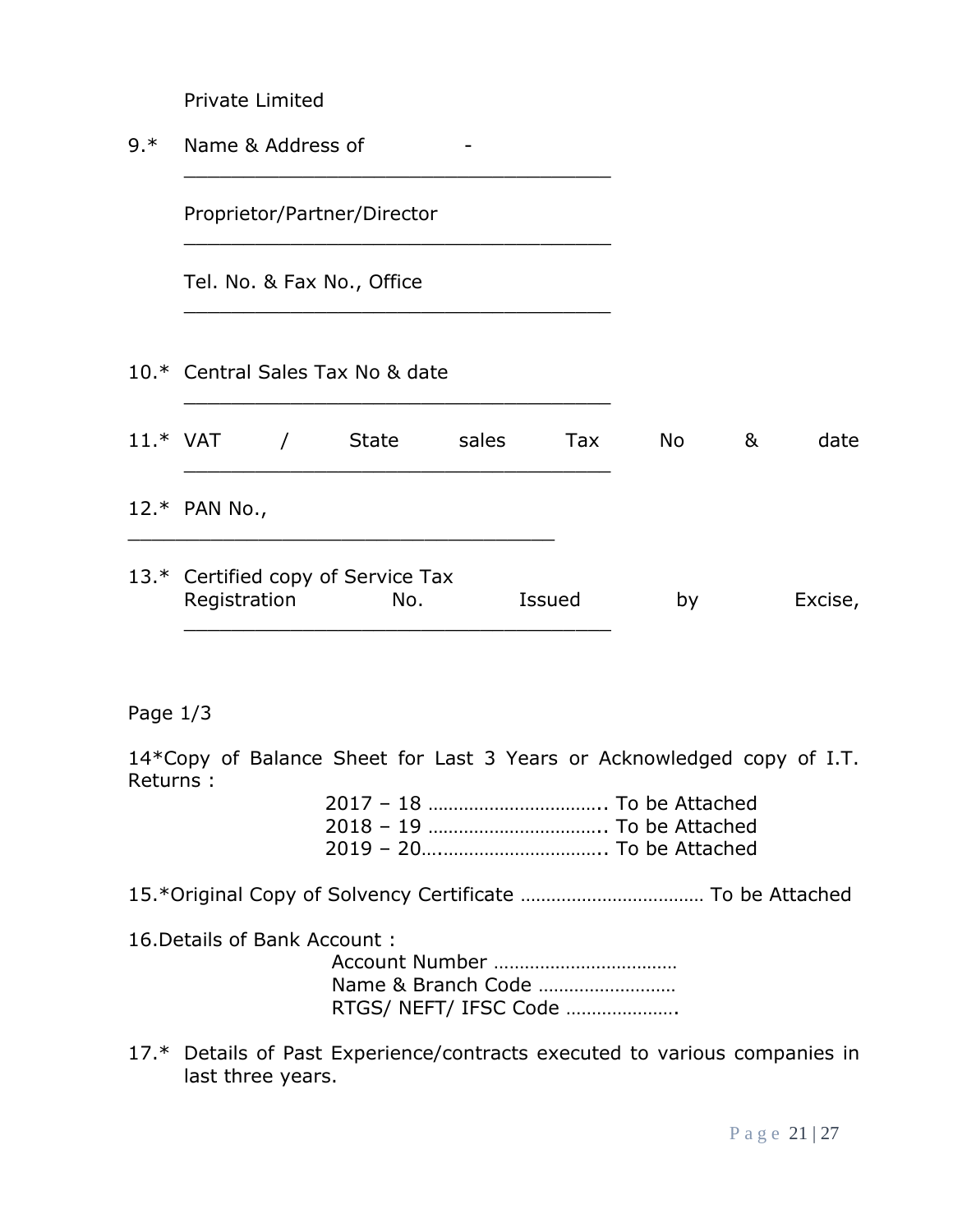| S.No.    | <b>Name</b><br>of<br>Organization | the | PO No<br>Period | of | &   Value of Order   Quantity | <b>Executed (Rs.)</b> transported [MT] |
|----------|-----------------------------------|-----|-----------------|----|-------------------------------|----------------------------------------|
| <b>.</b> |                                   |     |                 |    |                               |                                        |
| 2.       |                                   |     |                 |    |                               |                                        |
| 3.       |                                   |     |                 |    |                               |                                        |
| 4.       |                                   |     |                 |    |                               |                                        |
| 5.       |                                   |     |                 |    |                               |                                        |

(Please attach separate sheet for additional information)

Copy of Purchase Order or Performance Certificate issued by the Organizations served / being served in support of above to be enclosed.

18.\* Details of buses owned by the transporter or attached with the company.

| S.N. | Regn.<br>Copy<br><b>Book</b> | No.<br>RC<br>of | $\boldsymbol{\&}$<br>Own<br>/Attached<br>Relationship | License<br>No.<br>for<br><b>Transport</b><br>by Expl. Dept | <b>Valid</b><br>upto | Capacity |
|------|------------------------------|-----------------|-------------------------------------------------------|------------------------------------------------------------|----------------------|----------|
| 1.   |                              |                 |                                                       |                                                            |                      |          |
| 2.   |                              |                 |                                                       |                                                            |                      |          |
| 3.   |                              |                 |                                                       |                                                            |                      |          |
| 4.   |                              |                 |                                                       |                                                            |                      |          |
| 5.   |                              |                 |                                                       |                                                            |                      |          |
| 6.   |                              |                 |                                                       |                                                            |                      |          |
| 7.   |                              |                 |                                                       |                                                            |                      |          |
| 8.   |                              |                 |                                                       |                                                            |                      |          |
| 9.   |                              |                 |                                                       |                                                            |                      |          |
| 10.  |                              |                 |                                                       |                                                            |                      |          |
| 11.  |                              |                 |                                                       |                                                            |                      |          |
| 12.  |                              |                 |                                                       |                                                            |                      |          |
| 13.  |                              |                 |                                                       |                                                            |                      |          |
| 14.  |                              |                 |                                                       |                                                            |                      |          |
| 15.  |                              |                 |                                                       |                                                            |                      |          |
| 16.  |                              |                 |                                                       |                                                            |                      |          |
| 17.  |                              |                 |                                                       |                                                            |                      |          |
| 18.  |                              |                 |                                                       |                                                            |                      |          |
| 19.  |                              |                 |                                                       |                                                            |                      |          |
| 20.  |                              |                 |                                                       |                                                            |                      |          |

19. Have the Firm ever been De-listed/Blacklisted by any PSU/Co-operative/reputed Private Sector Organization: - YES

/ NO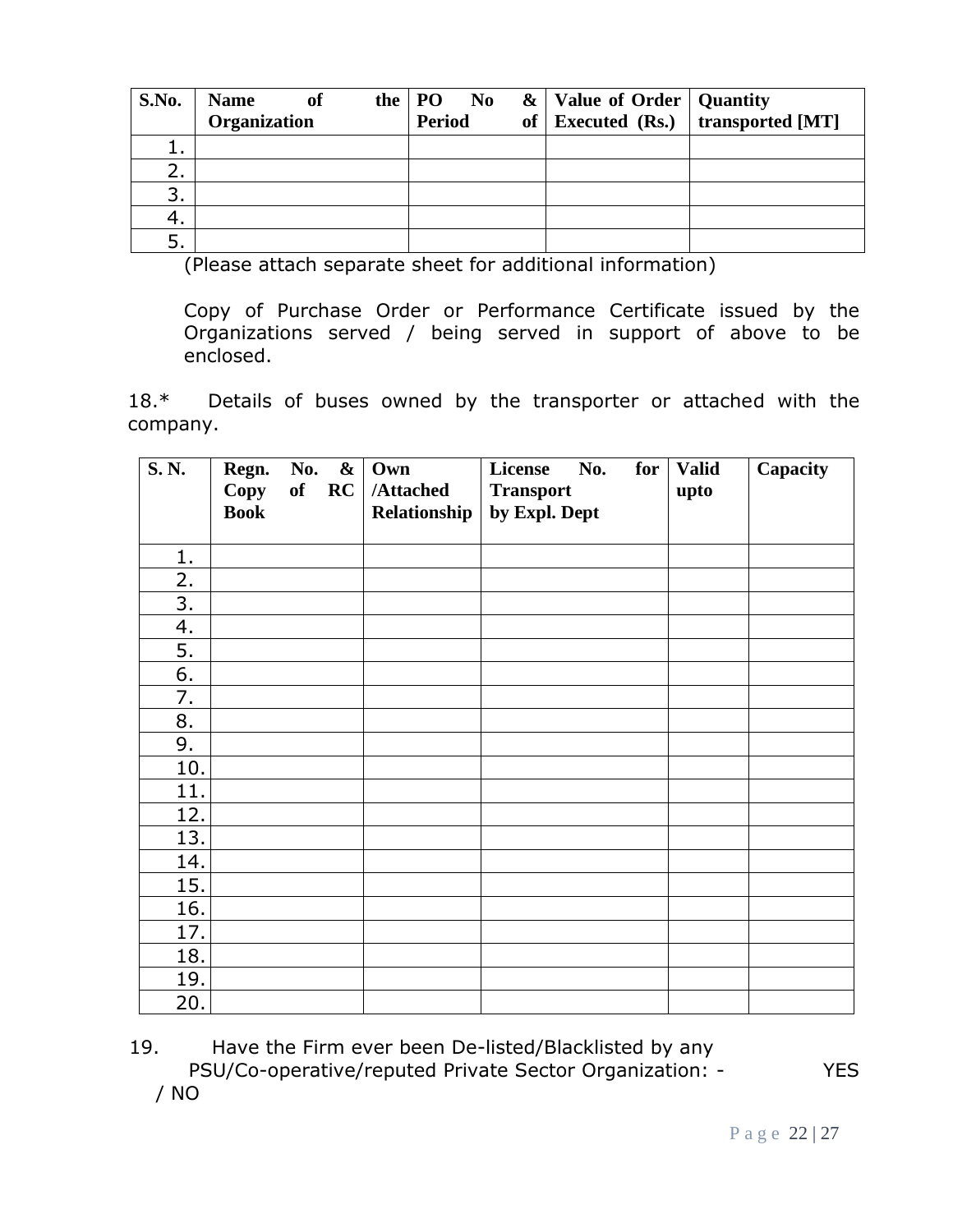|  |  | (Undertaking to be given as per Annexture "B") |
|--|--|------------------------------------------------|
|--|--|------------------------------------------------|

\_\_\_\_\_\_\_\_\_\_\_\_\_\_\_\_\_\_\_\_\_\_\_\_\_\_\_\_\_\_\_\_\_\_\_\_\_\_\_\_\_\_\_\_\_\_\_\_\_\_\_\_\_\_\_\_

\_\_\_\_\_\_\_\_\_\_\_\_\_\_\_\_\_\_\_\_\_\_\_\_\_\_\_\_\_\_\_\_\_

|      | 20. Any Relationship with DFPCL Employee -      | YES. |
|------|-------------------------------------------------|------|
| / NO |                                                 |      |
|      | (Undertaking to be given as per clause No. 1.2) |      |

21. If any other sister concern has applied for this tender ………………. YES / NO

\_\_\_\_\_\_\_\_\_\_\_\_\_\_\_\_\_\_\_\_\_\_\_\_\_\_\_\_\_\_\_\_\_\_\_\_\_\_\_\_\_\_\_\_\_\_\_\_\_\_\_\_\_\_\_\_

22. Any other relevant information:

Date: \_\_\_\_\_\_\_\_\_\_\_\_\_\_

# **Signature with Seal (Proprietor/Partner/Managing**

\_\_\_\_\_\_\_\_\_\_\_\_\_\_\_\_\_\_\_\_\_\_\_\_\_\_\_\_\_\_\_\_\_\_\_\_\_\_\_\_\_\_\_\_\_\_\_\_\_\_\_\_\_\_\_\_

**Director/Director)**

- **\* Documentary Proof to be enclosed.**
- **NOTE:- Furnishing of False/Incomplete Information with the application would lead to Rejection of application**.

Page 3/3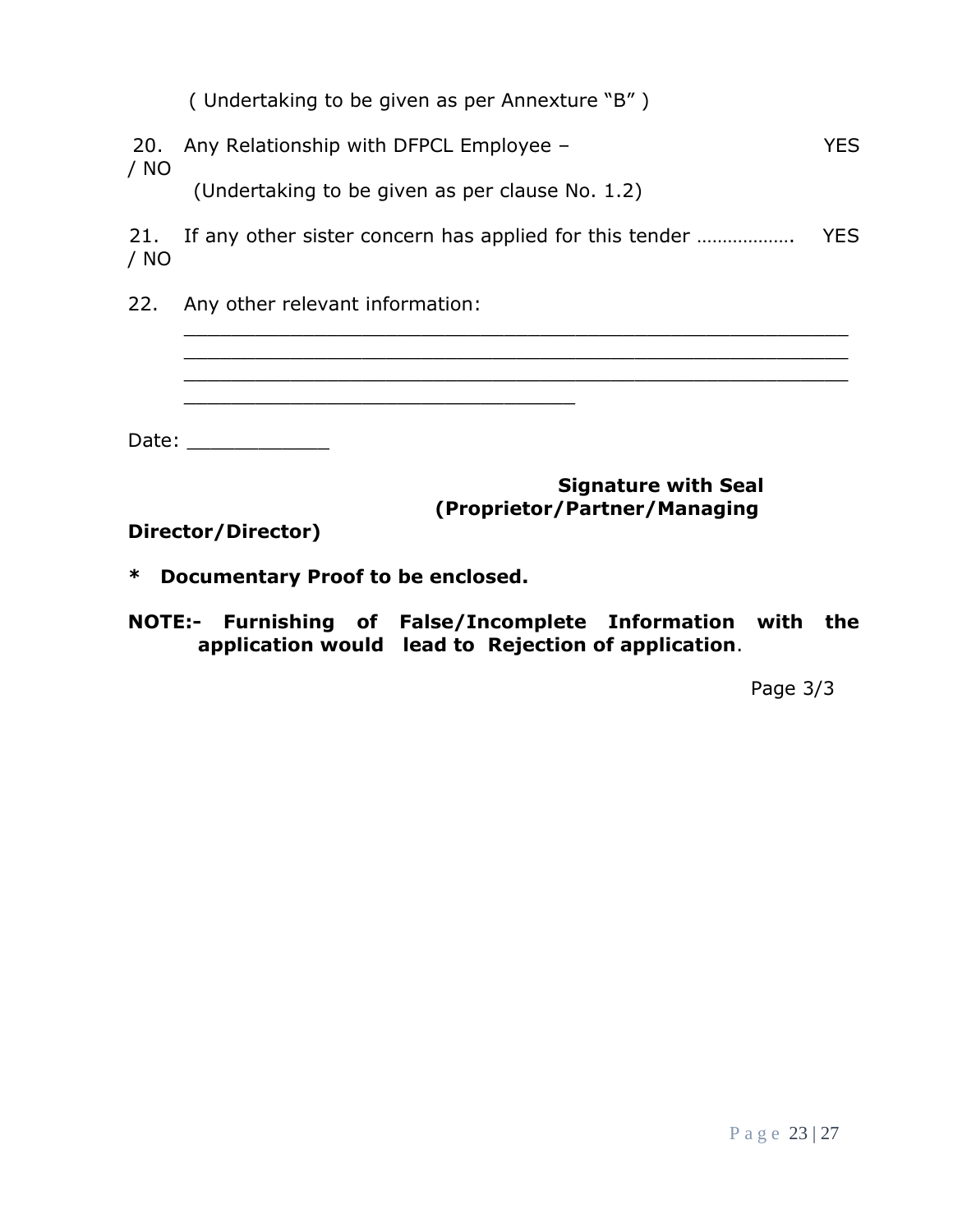**ANNEXURE -B (** On letter head )

# **UNDERTAKING**

I, ……………………………. S/o Sh. ……………….………………., aged ……….… years, working as Proprietor / Partner / Director / Authorised Signatory on behalf of M/s ………………………………………., having registered office at ………………………….. hereby solemnly affirm and declare as under:

- (a ) That no other Firm / Sister concern/ Associate belonging to the same group is participating / submitting this tender.
- (b ) That the bidder, their associate, sister concern etc. have not been blacklisted / de-listed or put on holiday by any Institutional Agency/ Govt. Deptt./ Public Sector Undertaking in the last two years.
	- In case any information or fact is found untrue or false, I may be disqualified/debarred from all future dealings with DFPCL.

Dated:

(Signature of Authorised Representative)

Place :

(Seal of the Firm )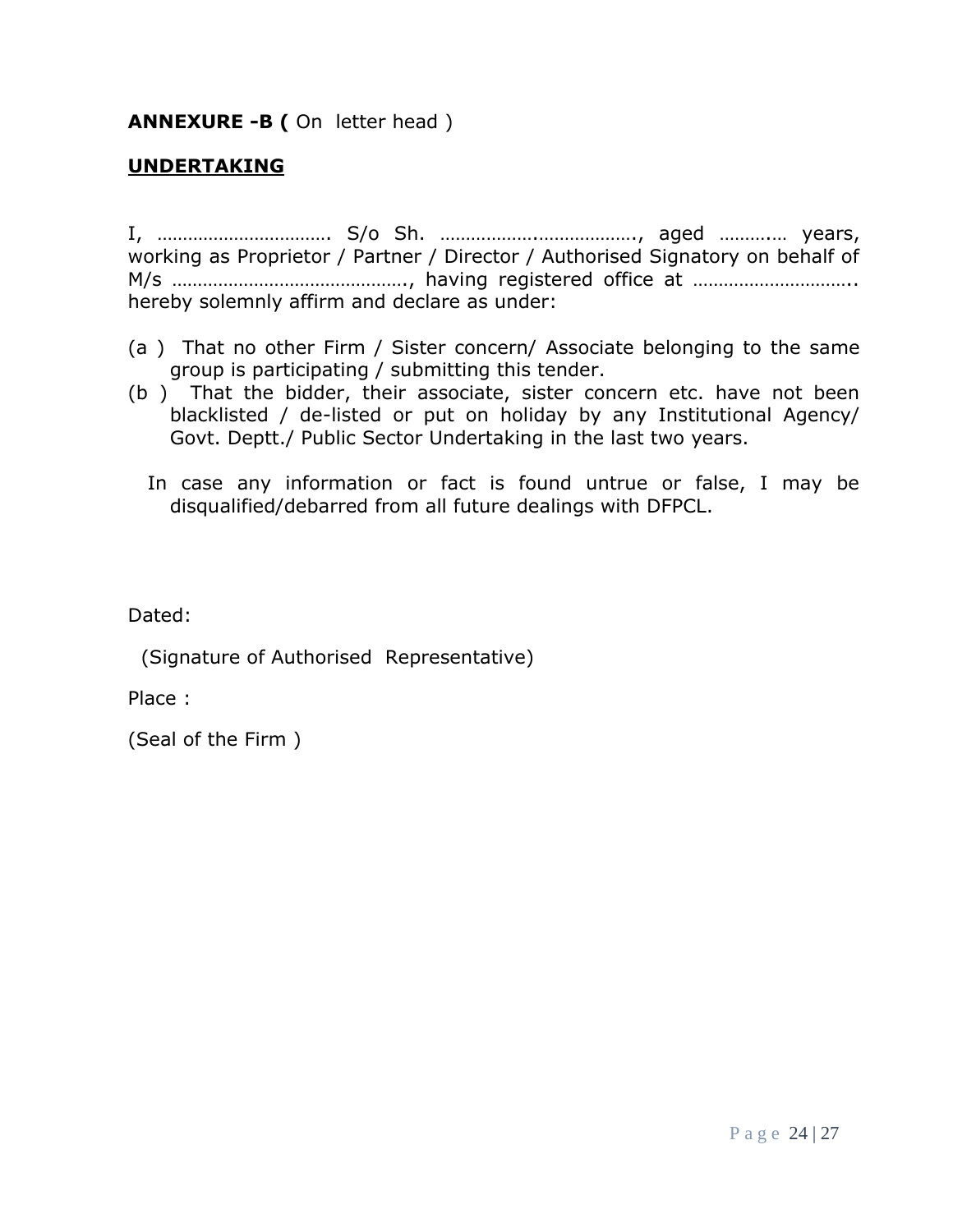### Annexure – I

| <b>PLANT K-1 SCOPE OF WORK</b>      |           |          |           |
|-------------------------------------|-----------|----------|-----------|
| Required Bus route/seating capacity |           |          |           |
|                                     |           | Seating  | Total     |
| <b>Bus Route</b>                    | <b>KM</b> | Capacity | KM/Months |
| New Panvel Gen and 3 shift          | 17        | 49       | 4556      |
| Old Panyel Gen shift                | 16        | 49       | 704       |
| Old Panvel Gen(Kamothe Gen)         | 15        | 49       | 660       |
| New Panyel 3 Shift                  | 17        | 17       | 3060      |
| Kalyan / Dombivali 3 shift          | 31        | 31       | 5580      |
| Kalyan Gen shift (Gen)              | 31        | 40       | 1364      |
| Dadar Gen shift                     | 48        | 49       | 2112      |
| Dadar 3 shift                       | 48        | 27       | 8640      |
| Chirner 3 shift                     | 36        | 27       | 6480      |
| Thane Gen shift(Gen)                | 30        | 49       | 1320      |
| Thane 3 shift                       | 30        | 17       | 5400      |
| Extra KM <sup>**</sup>              |           |          | 180       |
| TOTAL KM/MONTHS                     |           |          | 40056     |

\*\* Dropping and picking the employees from NPK Bagging & Coil fired boiler area up to Main gate = 180Kms per Months extra. (Quote only for 27-seater capacity of Bus)

#### BUS ROUTES -K1

Dadar Gen :- Dadar T.T. – Plaza – Matunga Circle – Sion Hospital- Kurla Signal – Amar Mahal-Cheda Nagar – Shivaji Nagar – Mankhurd – Vashi Goan – Vashi Highway – Sanpada Station – Jui Nagar- Nerul LP – Uran Phata – CBD Belapur- Kharghar – Kopara – DFPCL (Taloja) Dadar Shift:- Dadar T.T. – Plaza – Dadar T.T.- Maheshwari Udhan- Sion Hospital – Kurla Signal- Amar Mahal – Shivaji Nagar – Mankhurd – Vashi Guest House – Sanpada Station – Juinagar Station – Nerul LP – Uran Phata – CBD Belapur- Kharghar – Kopara Goan – Roadpali – DFPCL (Taloja)

Kalyan Gen :- Vithalwadi Station- Chaki Naka – Suchak Naka – Tata Power- VICCO Naka – Gharda Circle- Tilak Chowk- Dombivli Station – Gaondevi – ICKON Hospital – Jakat Naka – Sonar Pada- Manpada – Katai Naka – Khoni Phata – DFPCL (Taloja)

Klayan Shift :- Vithalwadi Station- Chaki Naka – Suchak Naka- TATA Power – MIDC – Gharda Circle- Phadke Road – Pandurang Vadi – Premire Factory – Katai Naka – Khoni Phata – DFPCL (Taloja)

Thane Gen :- CIDCO Thane Station – Kalwa Bridge – Mumbra Station – Mumbra Flyover – Klayan Phata – Rohinjan – Navada Phata- DFPCL (Taloja)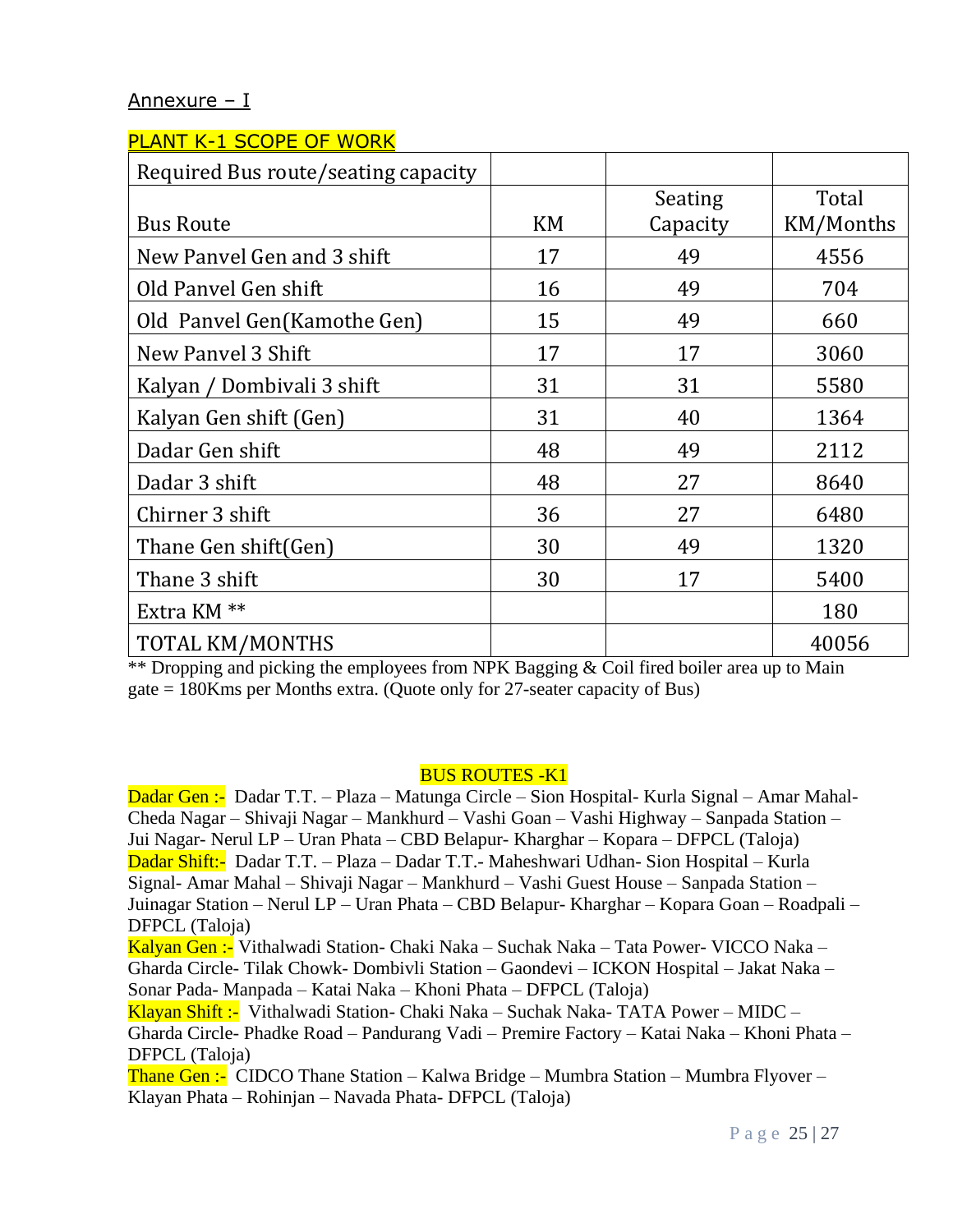Thane Shift :- CIDCO Thane Station – Kalwa Bridge – Mumbra Station- Kausa – Klayan Phata-Dahisar Mori – Rohinjan – Navada Phata- DFPCL (Taloja)

Old Panvel Gen :- Shivaji Chowk- Panvel Station Stand- Garden Hotel- Khanda Colony Signal Right Turn- National CO-Operative Bank Khanda – Ganesh Sweets – Under Khanda Flyover – Harimahal Society – Tembode – Valap- Pale – DFPCL

Kamothe Gen :- 1. Central Bank Of India – Gokul Diary- Manmohan Sweets – Kamothe Police Chowki -Kalamboli Circle- Kalamboli Fire Station- Ambedkar Vanchanalya- St Thomas Church- D mart- Navde Phata- DFPCL

 2. Axis Bank/ Police Station( Kamothe)- Aishwarya Hotel- Tulsi Heights- JNPT Road - Kalamboli Circle- Kalamboli Fire Station- Ambedkar Vanchanalya- St Thomas Church- D mart-Navde Phata- DFPCL

New Panvel Gen :- Dmart – Shabari Hotel- HDFC Circle- Shreyas Hospital- Abhudaya Bank – Deepak Colony- Kali Mandir- Terna Circle- Adai Talab- Sai Clinic- DFPCL(Taloja) New Panvel Shift :- Dmart - Shabari Hotel- HDFC Circle- Shiva Complex- Terna Circle – Kali Mandir- Deepak Colony- Abhudaya Bank- Shreyas Hospital – HDFC Circle- ST Stand- Amar Dham- Khanda Signal- Asudgaon Bus Depot- Klamboli Highway- Klamboli Fire Station- BEST Bus Depot- Roadpali – Navade – DFPCL(Taloja)

Chirner Shift :- Chirner High School- Veshvi – Chirale- Dastan Phata- Jasai- Gawan Phata – Owale – Pargaon – Old Panvel (Shivaji Chowk) – Panvel ST Stand – New Panvel Bridge – Tembode Village – Valavli Village – Pale Budrak Village- DFPCL (Taloja)